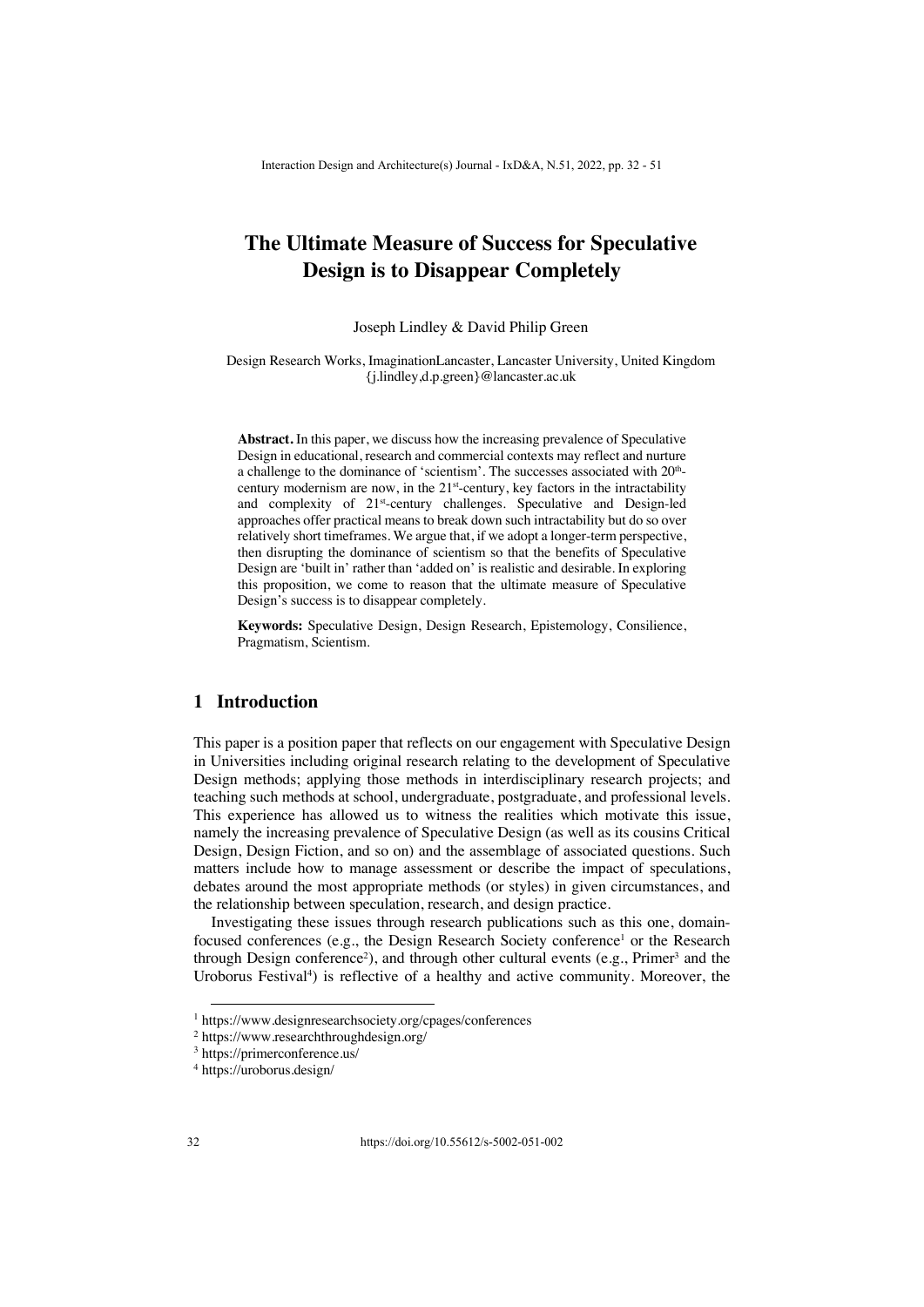sharing of experiences within our community is what will galvanise it, strengthen it, and help it to continually evolve and adapt to contemporary challenges. These are conversations that we have historically contributed through, aspire to continue to participate in, and believe demonstrate the vibrancy of the Speculative Design movement. We have gone to these lengths to make that clear because *this paper is a different kind of contribution.* 

Rather than focusing on the finer points of Speculative Design methodology, drawing on specific examples of practice, or making an incremental theoretical contribution, in this paper, we discuss the relationship of Speculative Design to our society's dominant models of knowing. Those models of knowing, we posit, are most frequently tied to a positivist foundation, and sometimes stray into 'scientism' (the idea that the *only* reasonable lens on the world is a scientific one). We will discuss how Speculative Design relates to the tacit epistemologies of individuals, organisations, and wider society. Through this discussion, we construct an argument that advocates for a paradigm shift in the tacit understanding of epistemology, away from the positivisminfused perspective and towards one that is more informed by the type of insights that are emerging from the burgeoning Speculative Design community. The value of this paradigm shift would be in a move away from the dogmas of disciplinary silos and closer towards pragmatic and holistic views that are founded in consilience rather than contrast. The title of the paper refers to the realisation that, if it were to drive such a paradigm shift and become a foundational piece in a new epistemological landscape, then, arguably, the ultimate success for Speculative Design is to disappear completely and vanish into the mainstream.

The paper proceeds as follows; in section two we discuss the breadth of the Speculative Design landscape and we acknowledge the differences and similarities between related practices to articulate how the spectrum of Speculative Design and related approaches<sup>5</sup> relate to our argument. In section three we discuss what we should expect from these practices, exploring strengths, weaknesses, and how these relate to other forms of scholarship or inquiry. Section four positions Speculative Design (and related practices) in relation to scientism and positivism, exploring the pros and cons of different epistemic perspectives. The fifth section refers to the first parts of the paper to build the rhetorical argument for a knowledge revolution (one that is partly driven by the success of Speculative Design). The sixth and final section explores limitations, risks, and actions; exploring why this argument could be wrong, what risks the position could pose and suggesting what actions the Speculative Design community might take to progress this debate.

<sup>&</sup>lt;sup>5</sup> An observation raised in peer-review is our very broad interpretation of the term Speculative Design, and occasional conflation with other related practices. This footnote serves to acknowledge that observation, which we do not dispute. However, we offer the caveat that our broad interpretation is deliberate and serves as a rhetorical device to support the core argumentation of the paper, in particular by providing a unified counterpoint to positivism/scientism argument which is surfaced in section 4. It may also serve as a reminder that Design Research terminologies are, arguably, unavoidably ambiguous [24].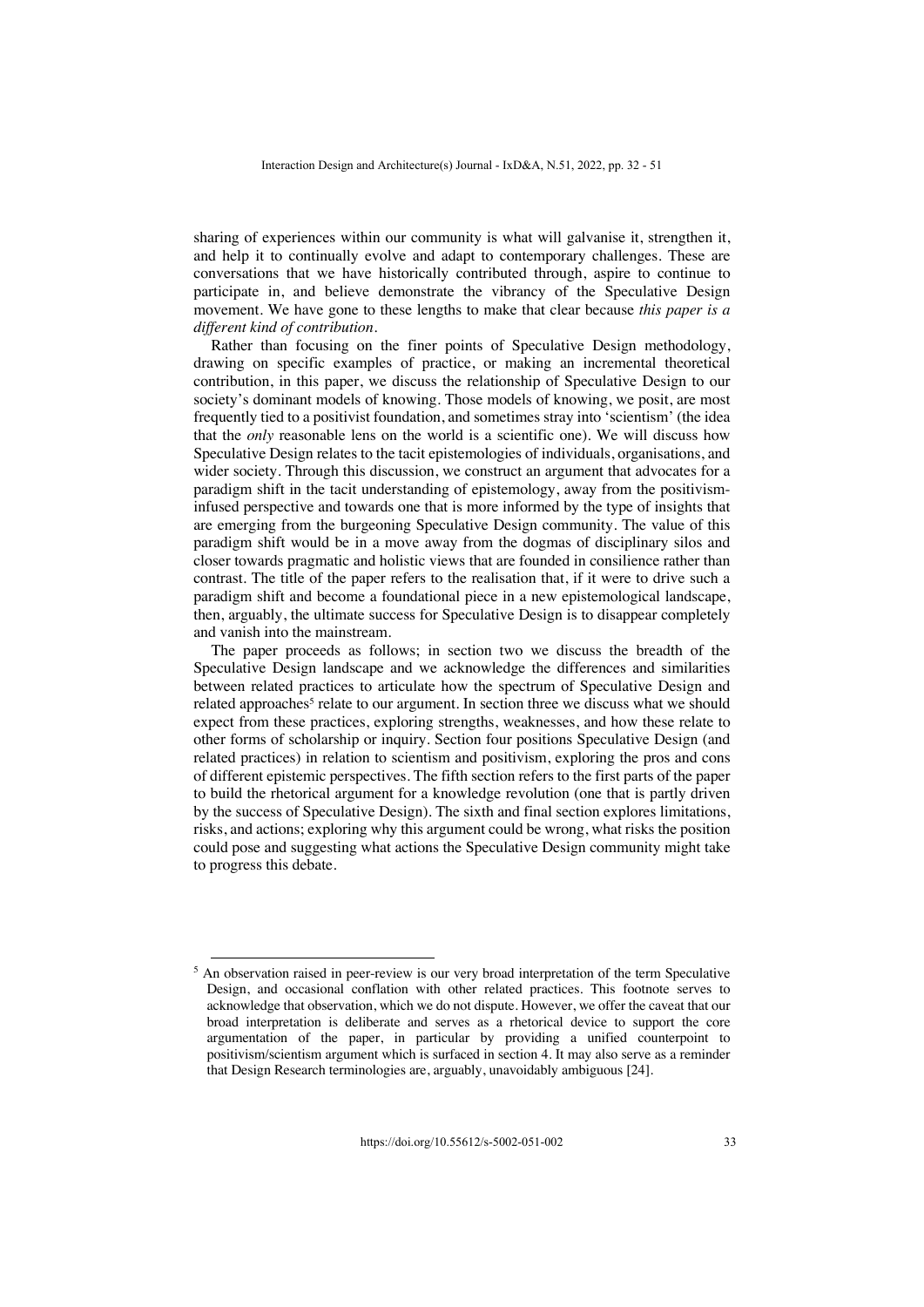#### **2 (Dis)ambiguating the Speculative Design Landscape**

The use of parentheses in the subtitle of this section reflects the realisation that it is neither fruitful nor possible to fully-and-finally clarify the various constituents and subgenres which make up, contribute to, and are related to a 'Speculative Design Landscape'. Key terminologies which are relevant here are Speculative Design, Critical Design and Design Fiction. Each of these has spin-offs and variants, depending on how the terms are being used, and may also refer to the given concept in terms of being a method, theory, practice, aesthetic, and—almost certainly—other qualifiers besides. There are conflicting and diverse accounts of how these concepts came to be and applied so widely. Arguably Italian Futurism [16], Radical Design [12], Critical Theory [15], Science Fiction [6] and Design Science [43] all share evolutionary heritage with Speculative Design. However, it's also the case that, as in nature where the eye has convergently evolved more than 40 times, aspects of these concepts have also evolved more than once. For example, the theoretical foundations of Design Fiction are, according to some accounts, entirely distinct from the theoretical bases for Speculative and Critical Design [34].

Noting the multitude of terms, Pierce describes the amalgam of them as "alternative design" for the sake of simplicity [38]. Such simplification is a necessary rhetorical manoeuvre, allowing a fuller discussion of the virtues the concepts collectively, without getting sucked into the largely academic distractions of the minutiae. In this paper, we adopt the same approach, but in keeping with the terminology of the issue, we settle on the term Speculative Design (or Speculative Design landscape, where that seems more appropriate). So, to be clear, when we use the term Speculative Design, we are referring to the constituents of the Speculative Design landscape, which includes Critical Design, Design Fiction, and a plethora of sub-fields that are too numerous to list verbatim.

While we are happy to adopt this summative stance on Speculative Design, it is worth considering some of the characteristics which unify the constituents; most significantly are the relationships to and between 'Research through Design', 'Design Research', and 'Research'. These terms form a conceptual taxonomy into which the constituents of the Speculative Design landscape fit<sup>6</sup>. Speculative Designs "implicitly if not explicitly" [38] aligns with a Research through Design approach (a constructionist approach with design practice, making, and reflection at its core [23,28]). In turn, Research through Design is a subset of Design Research (which is a slightly broader canon including Design Methods, Philosophy of Design, and Design Theory). And, of course, all of these relate to Research. The term Research then poses another avenue for ambiguity when we consider it may mean the collation of existing information (e.g., "researching the price of hotel rooms") but can also mean the production of new knowledge or insight (e.g., "this Research proves the existence of the Higgs Boson"). In the context of Art and Design Research, this point was neatly disambiguated by Frayling [20], and subsequent discussions note that Speculative Design invariably involves both types of research [33]. We would posit that, practically speaking—from

<sup>6</sup> James Pierce's recent paper, *In Tension with Progression: Grasping the Frictional Tendencies of Speculative, Critical, and other Alternative Designs*, provides an excellent purview of this taxonomy [38].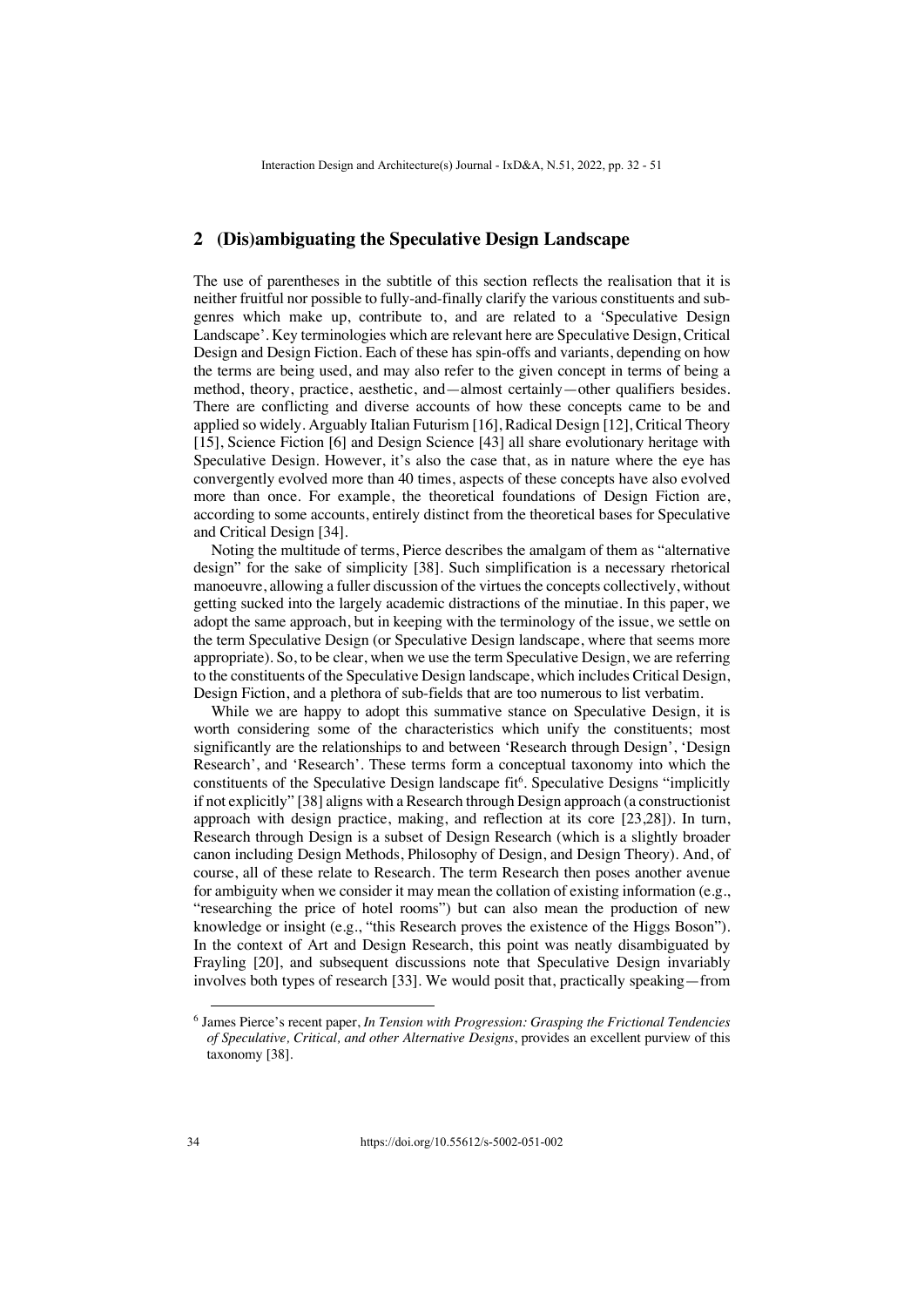the point of view of student projects through to large academic or industrial research projects—Speculative Design is always about exploring a topic and discovering something about that topic. If we simultaneously consider this alongside the taxonomical argument (that Speculative Design is a type of Research through Design, which is itself a type of Research), then it seems that rarely—if ever—does Speculative Design take place without the underlying aim is to produce new knowledge or insight. So, filtered through the taxonomical funnel described above, anything that fits into the Speculative Design category implicitly fits into the Research category as well, where it sits alongside any other scholarly inquiry, whether that be in Astrophysics, Molecular Biology, Economics, or Philosophy.

Although the structure described above appears neat, and hopefully coherent, we also note that this coherence is an artificial overlay. We are striving to put forward a clear argument and to do that we must propose models or approximations of the true situation. Per footnote 5, we acknowledge that conceptually amalgamating Speculative Design with Research through Design, and artificially placing both in a broader Design Research and Research taxonomy is a bold conceptual manoeuvre. However, we ask that readers appreciate that this is a deliberate decision, and what we sacrifice in nuance is intended to promote and clarify the core argument. But the reality is that the Speculative Design landscape is contested, an attribute that is driven by inherent interdisciplinarity and diversity, and what emerges from this is a notable lack of permanent archetypes. But, "to move forward we need a mechanism to dynamically respond to the complexity [and] contestation […] We should not see these properties as *problems* but as fundamental qualities; they are, in fact, strengths" [24]. That such ambiguity may be considered a strength (rather than a problem) is a keystone in the argumentation of this paper. These ambiguities, which drive an integral subjectivity and deliberate use of interpretation, are at once what enables Speculative Design to work so effectively, but also why it is perceived as novel and 'other'.

## **3 'Knowing' What to Expect from Speculative Design**

This article is overtly supportive of Speculative Design. We deliberately champion its qualities and go so far as to suggest it may contribute to a knowledge revolution. If taken without qualification this may appear swashbuckling, ostentatious, and maybe even arrogant. Hence, to add credence to our argument and—we hope—make it clear that our view of Speculative Design is, actually, humble and measured, we employ this section of the paper to acknowledge the bounds of what Speculative Design might reasonably achieve. For all its virtues, Speculative Design is not a cure-all; it is not a shortcut for all progress or an alternative to science, and its profundity is a product of accepting its limitations.

While succinct explanations for what kind of knowledge we might expect to result from Speculative Design are rare, relatively elaborate explorations of the question are comparatively common. Moreover, the interplays and overlaps between the constituents of the Speculative Design landscape (e.g., Critical Design, Design Fiction, Research through Design, etc) are relevant again; those methods, styles, and traditions influence one another. For that reason, there may be some elements of repetition in this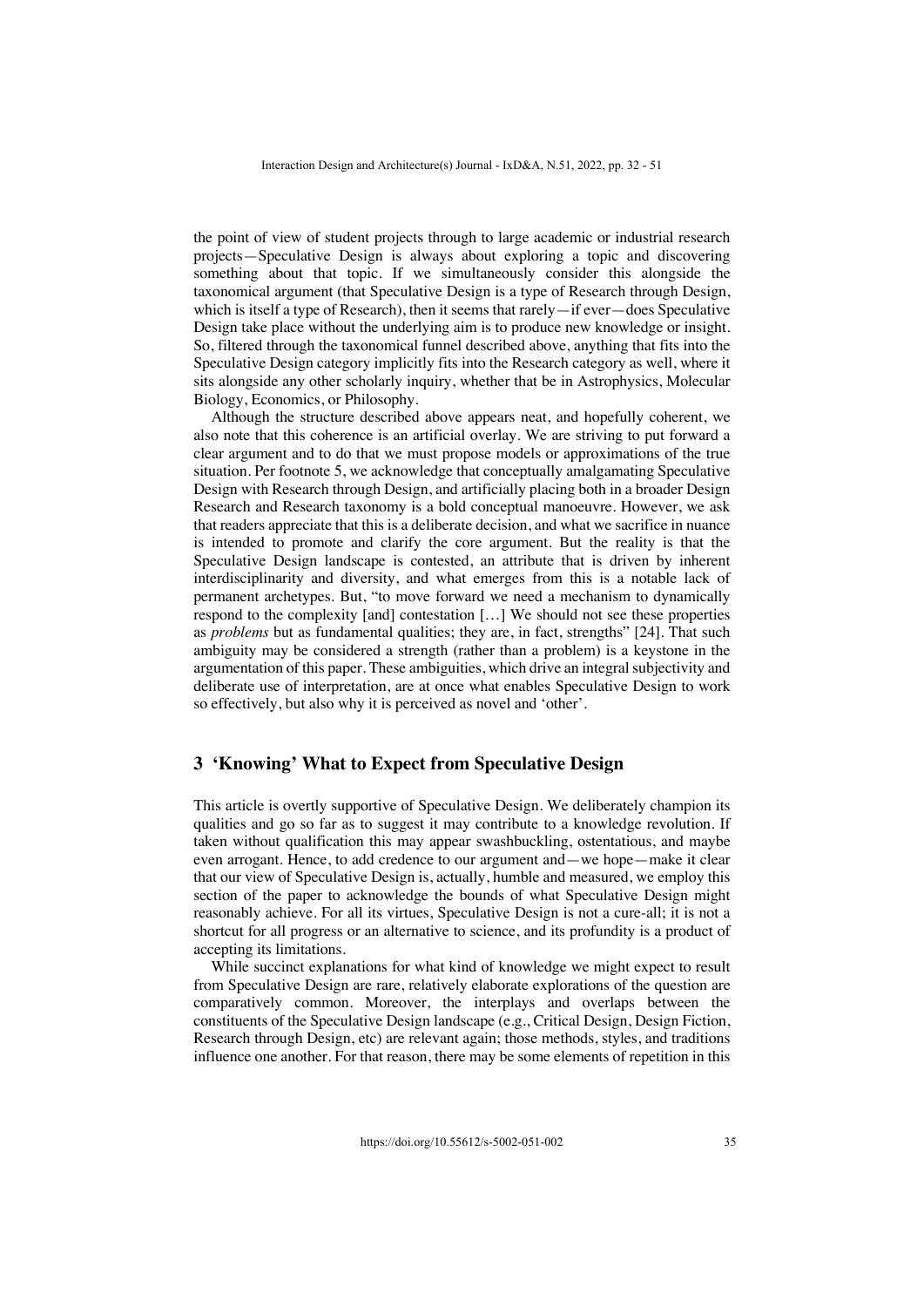section as compared to section 2. What is different, however, is that although section 2 aims to disambiguate aspects of the Speculative Design landscape as they relate to each other, *this* section specifically focuses on the commonalities between how those aspects produce knowledge. Hence, our aim in this section is to highlight knowledgeproduction attributes that appear consonant or resonant with each other, but also to underscore types of knowing that *none* of the popular approaches aspires towards. In other words, we wish to balance a purview of what we might expect from Speculative Design, as well as more clearly stating what we definitely should *not* expect.

Anthony Dunne and Fiona Raby have been important figures in the rise of Speculative Design, through their practice, the pioneering Royal College of Art's Design Interactions programme, and writing foundational texts such as Speculative Everything. In *A/B*, by simply utilising pairs of words, they describe characteristics that denote how Speculative Design is different from how most people understand design. Normally design is affirmative, solves problems, provides answers, and is about consumers. Conversely, Speculative Design tends to be critical, finds problems, asks questions, and is about provocation [40]. When interviewed for SpeculativeEdu recently, Dunne notes that speculation has a long history of being used to sell things, for example, the role that concept cars play in the automobile industry, but his view of Speculative Design is about trying to "relocate this way of designing from a strictly commercial context into one where it could be used for other purposes" [25]. While Dunne and Raby have much more to say on the subject, the takeaways here are that Speculative Design *can* be deployed in a commercial context (e.g., in support of 'trying to sell stuff'), but it can also—and perhaps is more frequently—deployed in a critical mode, to ask questions, raise debate, and help produce new understandings.

If we focus on the latter—Speculative design as a means to produce new knowledge—then it's worth considering what the underlying epistemological mechanisms are. Put differently, if Speculative Design helps us produce new understandings or insights, *how* does it do that? In a famous pamphlet, Sir Christopher Frayling delineates how research *for* a Design (i.e., background information needed to deliver a specific design process, such as 'how many legs does this chair need?') and Research *into* Design (i.e., understanding the history, traditions, and processes that Designers go through) are quite different from Research *through* Design. Research through Design (often referred to as RtD) is an activity driven by the pursuit of new knowledge, but where some kind of Design is the methodological apparatus in play. As noted in section 2, Speculative Design either explicitly or by implication tends to align with Research through Design [38].

The Human-Computer Interaction (HCI) research community is a vibrant home for the development of theory relating to Research through Design. In his account, Gaver describes RtD-derived theory as "provisional, aspirational and contingent", which contrasts with theories derived from Popperian falsifiability that aspire to be 'fixed' or concrete. Instead, we should expect theory resulting from RtD to be ultimately particular [46:55–65] and highly context-dependent. Many such examples can be considered as broader research 'programmes' [4] and it can be through these amalgamated views that RtD programmes derive additional validity, and one might interpret their findings robustly. A resonant view is to consider theories as annotations to instances of RtD [23], a single Design example being used to demonstrate, explore, or test a theory. Consonantly RtD has been mooted as a viable means to run "practical"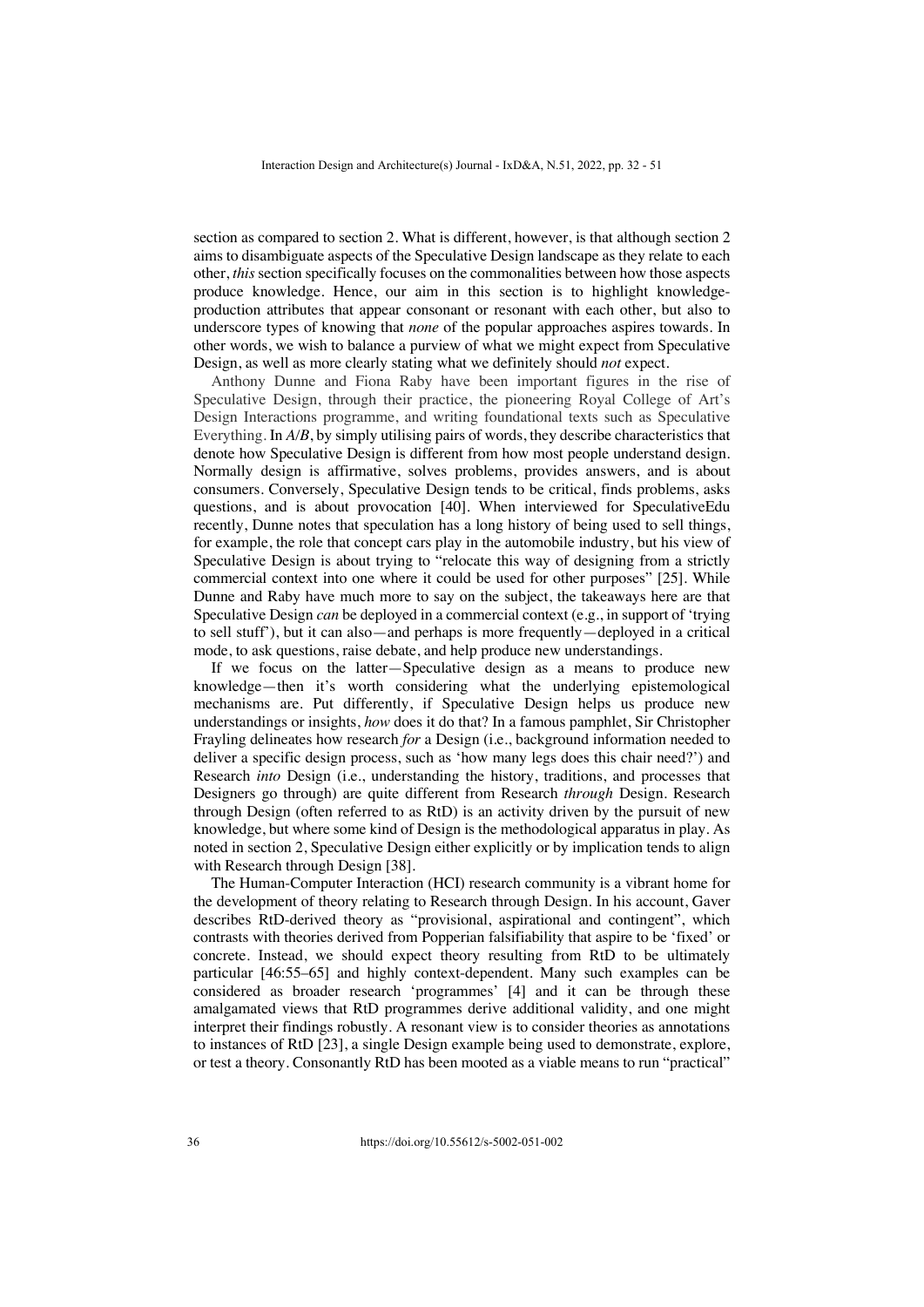experiments with contemporary philosophical positions such as Object-Oriented Ontology [32,35]. Multiple experiments of this ilk or collections of annotations can be reconciled into 'portfolios' [22,26]. In doing so RtD practitioners balance the inherent need for the plural perspectives and ultimate particulars of their outputs, with the notunreasonable desire to make concrete, and valid, assertions based on their work.

Zimmerman, Stolterman, and Forlizzi have been influential in HCI's interpretation of RtD too, describing RtD as "a research approach that employs methods and processes from design practice as a legitimate method of inquiry" [56]. Whilst this interest in developing formal methods has caused some disagreement with the Gaver position (that argues against homogenised process-led approaches to implementing RtD) there is little which fundamentally disagrees with the underlying epistemic engine, the nature of the findings, or the motivations for doing this kind of work in the first place. Such attempts to formalise RtD and describe it in terms of reproducible methods [55], or describe it in terms of a formalised epistemology [41] creates a paradox wherein work is expected to be simultaneously concrete and *not* concrete. The result is a kind of cognitive dissonance, or "anxiety" [34:55]. Calls to describe "what this method entails and what its outcomes might be" in order for "others to recognize the rigor and relevance of this approach" [56] and to triangulate RtD projects with "other data from the world […] in order to avoid being a purely subjective and uncritical work" [41:2] are entirely understandable given the scientised world we live in (which will be discussed in more detail in subsequent sections of the paper). However, there is little to suggest that we will ever quell these anxieties; RtD simply *cannot* be legitimised, validated, made rigorous, or triangulated in the way which would be necessary. It creates a different kind of knowing, a different kind of knowledge—it is this way of knowing that Gaver described as "provisional, aspirational, and contingent" [23].

Nailing down the value of this kind of knowing has traditionally been something of a challenge for Speculative Designers and practitioners of RtD; the value is evident and intuitive, but is interpretable (i.e., it may be different for any given individual) and based on conjecture (which is traditionally the enemy of *knowing* in the sense we usually mean it). Odom et al., note that in the context of understanding how we use computers, much research has moved away from how to design for "efficient" use and towards understanding the "complex matters of human-technology relations that often involve messy, intimate, and contested aspects of everyday life" [37]. It is these 'messy' situations that Speculative Design is fit for. And, as discussed at length by the Sociologist John Law, the mess of the real world demands equally messy (and flexible) research methods [30,31]. Lindley, Coulton, and Sturdee describe how Speculative Design can be deployed in order to try and elicit insights which have the richness and quality of long-term fieldwork such as ethnography, but do this pertaining to a nearfuture possibility; their caveat, of course, is that we must accept speculation cannot predict exact futures, but it can "focus the plurality of multiple possible futures that are before us, such that they can be better critiqued from the present" [36]. While acknowledging some etymological baggage in the term 'speculative', Auger reinforces this view of the type of knowledge Speculative Design brings to the table; that it is "based on questions and discourse" enables us to think about what we *don't* want as much as what we *do* [2]. Tonkinwise—who has been a vocal critic of the Speculative prefix to Design, arguing that all design should do this anyway [49]— identifies a unique but valuable aspect of Speculative Design as "argumentation and persuasion"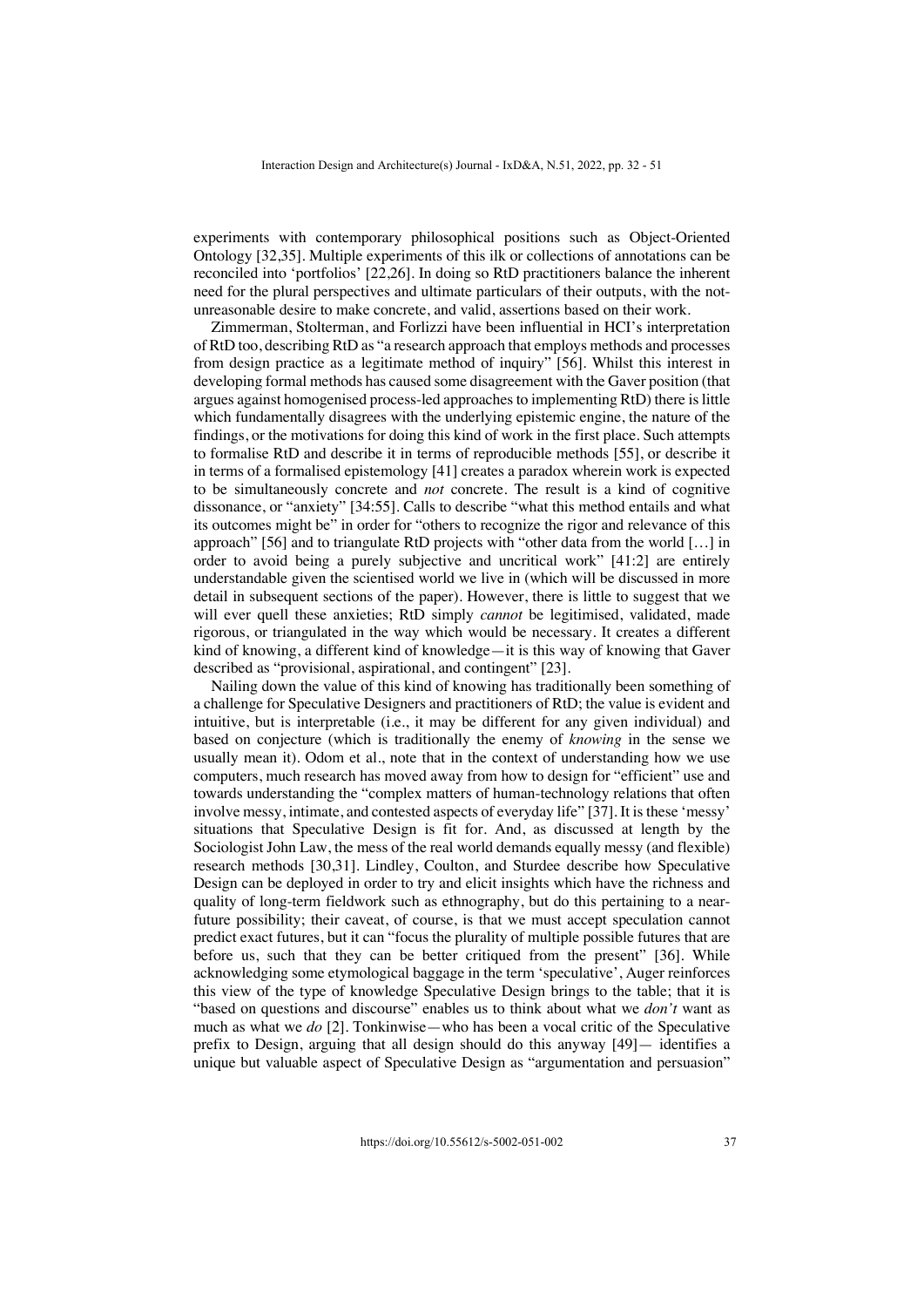[25]. In the opening passages of *Speculative Everything,* Dunne and Raby describe the value of Speculative Design as "the idea of possible futures and using them to better understand the present" [16:2].

In summary, Speculative Design—and Research through Design, to which it is unavoidably linked—produce a variety of 'soft' kinds of knowledge which are: subject to change; highly contextual; asks questions; doesn't provide answers; intends to be rhetorical; aspires towards messy accounts of social situations. The processes by which this knowledge is produced are quirky too: they resist being turned into a methodology; they derive value from interpretability (*not* reproducibility); they can be used both to test and produce theory; they are a natural by-product of Design, but when applied in a Research context provide a unique (and otherwise hard to attain) way to better understand the world we live in.

If we reflect on the content of this section, common sense suggests that Speculative Design does not embody traditional notions of science (e.g., falsifiability, reproducibility, use of methods systematically). And yet the reason that Speculative Design is a growing movement, why it is taught in Universities, why it is practised widely, and why we are writing *this article*, is that it helps refine and focus our knowledge about the world. But Speculative Design *is not science*. The kind of knowledge produced by Speculative Design will not solve mathematical equations, or describe how chemical reactions work, nor will it prove beyond doubt the existence of fundamental particles. But, conversely, maths, chemistry nor physics will not—alone create the soft and messy insights that Speculative Design does. Hence, Speculative Design's utility is to help us make sense of the messy, fast-paced, technological, and globalised world, and *that world is a product of science*.

Hence, whilst these two contrasting ways of making sense of the world are hard to reconcile epistemologically, Speculative Design is clearly an irrelevance without the impact of scientific achievement. Conversely, the difficulty of understanding the farreaching (and fast-paced) impact of scientific achievement is precisely why need Speculative Design. Philip Sidney's rousing "Defence of Poesy" (1595) re-affirmed the value of poetry in the face of prevailing counter-currents within aristocratic Elizabethan society; resonantly we are advocating a "defence" of Speculative Design, acknowledging that we are also doing so in the face of some prevailing currents in the early 21<sup>st</sup> century.

## **4 The Dominant Paradigm is Positively, Scientifically, Certain**

The virtues and nuances of Speculative Design aside, we live in a world that is dominated by other ways of looking and knowing. Before we discuss some of these perspectives, we must reiterate that this is a paper *about* Speculative Design and hence this section is very much a rhetorical device in order to frame insights that pertain to Speculative Design. In the following, we will touch upon some complex and challenging topics including Positivism, Scientism and Certainty and it is likely that some of our treatment of these areas will be imperfect, but, when considering critique of how we present these concepts, please remember their role in terms of the paper's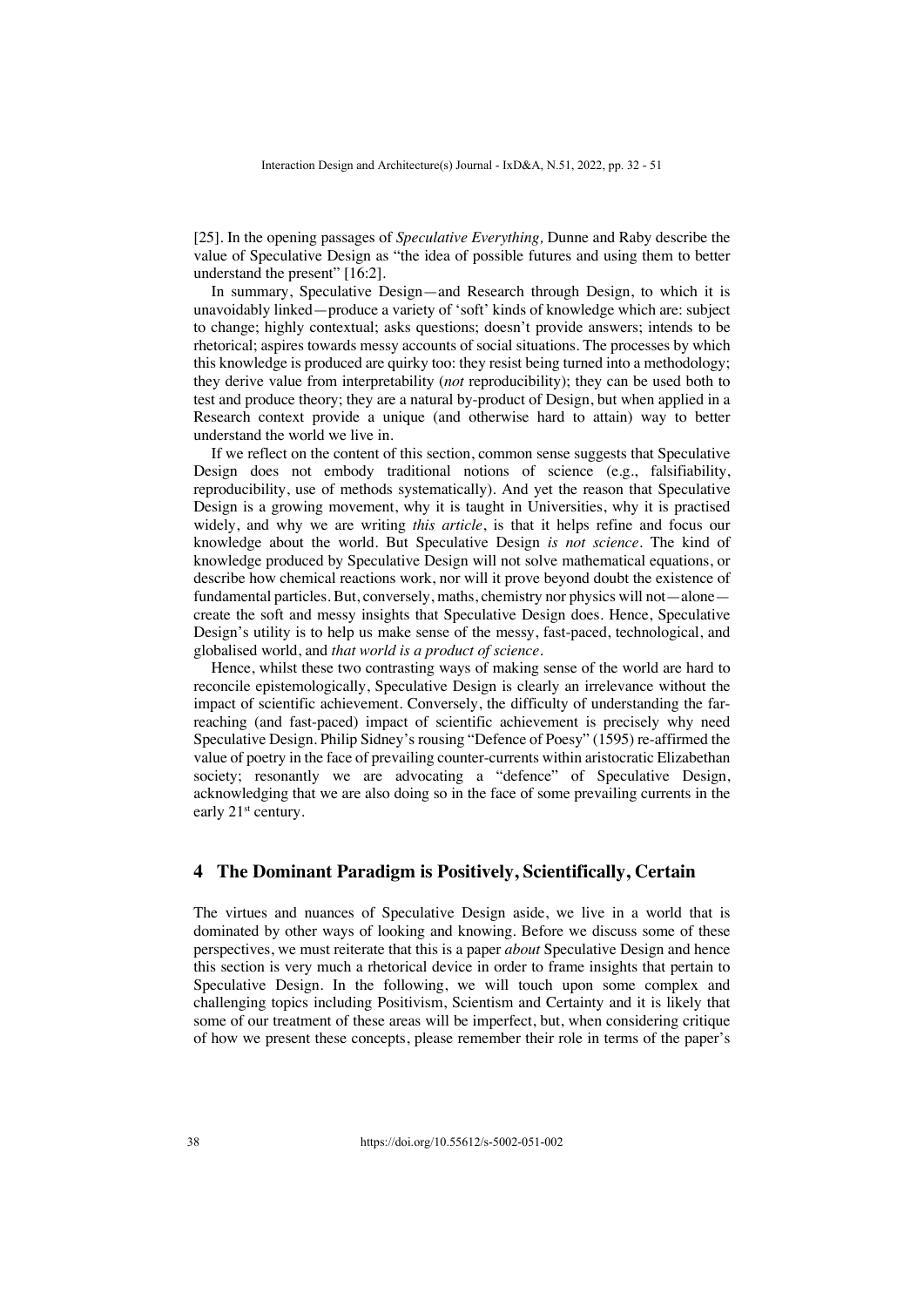contribution (i.e., as a rhetorical device to frame our position as it relates to Speculative Design).

As discussed in section 3, attempts to protect Speculative Design and RtD from accusations of being 'purely subjective' and to recognise the 'rigour and relevance' of the approach have been described as exhibiting 'anxiety'. This angst, in our view, is the result of a category mistake. The reason for this mistake is the prevalence of organisational structures and societal assumptions which seek certainty. That aspiration for certainty manifests itself in many ways, which, depending on the context we could refer to as Positivism, we could refer to as Science, or we could refer to pejoratively as Scientism. We will draw upon several examples to illustrate how this aspiration for certainty manifests in the world, and what its relationship to Speculative Design is.

Let's imagine some jobbing Speculative Design researchers, working in a University context, as an example. One structure they must operate in and around is funding bodies (e.g., UK Research and Innovation, the European Commission, or The National Science Foundation). The review processes for applications to such bodies tend to require elements of certainty—for example relating to specifically what methods will be applied and what research questions each method will address. Similarly, once a Speculative Design project is underway, there is likely to be an expectation that a specific *answer* will be found to the question that the project set out to address. Assuming our researchers got this far and wish to publish their work, there is a wellunderstood bias towards publications that report positive or affirmative results (publication bias). In each of these cases, there is an uncomfortable fit between the reality of Speculative Design and the reality of the system it is plugging into. The driving factor here is a tacit assumption that certainty is the best outcome, which, in reality, isn't always the case [54]. If we look to other examples, it becomes evident that the phenomenon does not *only* apply to funding councils and publication; this penchant for certainty is, in fact, ubiquitous and touches most aspects of society.

Although it is ubiquitous, our desire for certainty is largely tacit—that is, we tend to assume that being 'certain' about any given situation is both possible and desirable [18:1]. The process by which certainty became so engrained has its roots in the Enlightenment [53:13–44] and it has evolved over several centuries, hence it is somewhat tricky to unpick, but we aspire to highlight some aspects that are salient to our argument here. During the Enlightenment, key figures—e.g., Galileo Galilei, Johannes Kepler, and Isaac Newton—began to explain aspects of the physical world in entirely new ways. Cycles of hypothesis, experimentation, and revision (what we now refer to as the Scientific Method) entirely disrupted the theist dogmas of the era. If we put that in context, disrupting the might of the Catholic Church's dogma in the  $17<sup>th</sup>$ Century *was not easy* [3]*.* The reason this was possible at all is because of the overwhelming weight of evidence; it became impossible to refute the facts and we could be 'certain' that the geocentric theory held by the Church was wrong. This ability for reason to overcome an opposing view held by something as powerful as the Church laid the foundations for a kind of fetishization of science.

Philosophical thinking was also being revolutionised during this time, including the philosophy of knowledge itself. Among many other contributions, Francis Bacon and René Descartes laid the foundations of inductive and deductive reasoning, respectively, which, by the time the  $20<sup>th</sup>$  century came around had evolved into healthy and advanced debates about epistemology. This point in history is key to our account of how certainty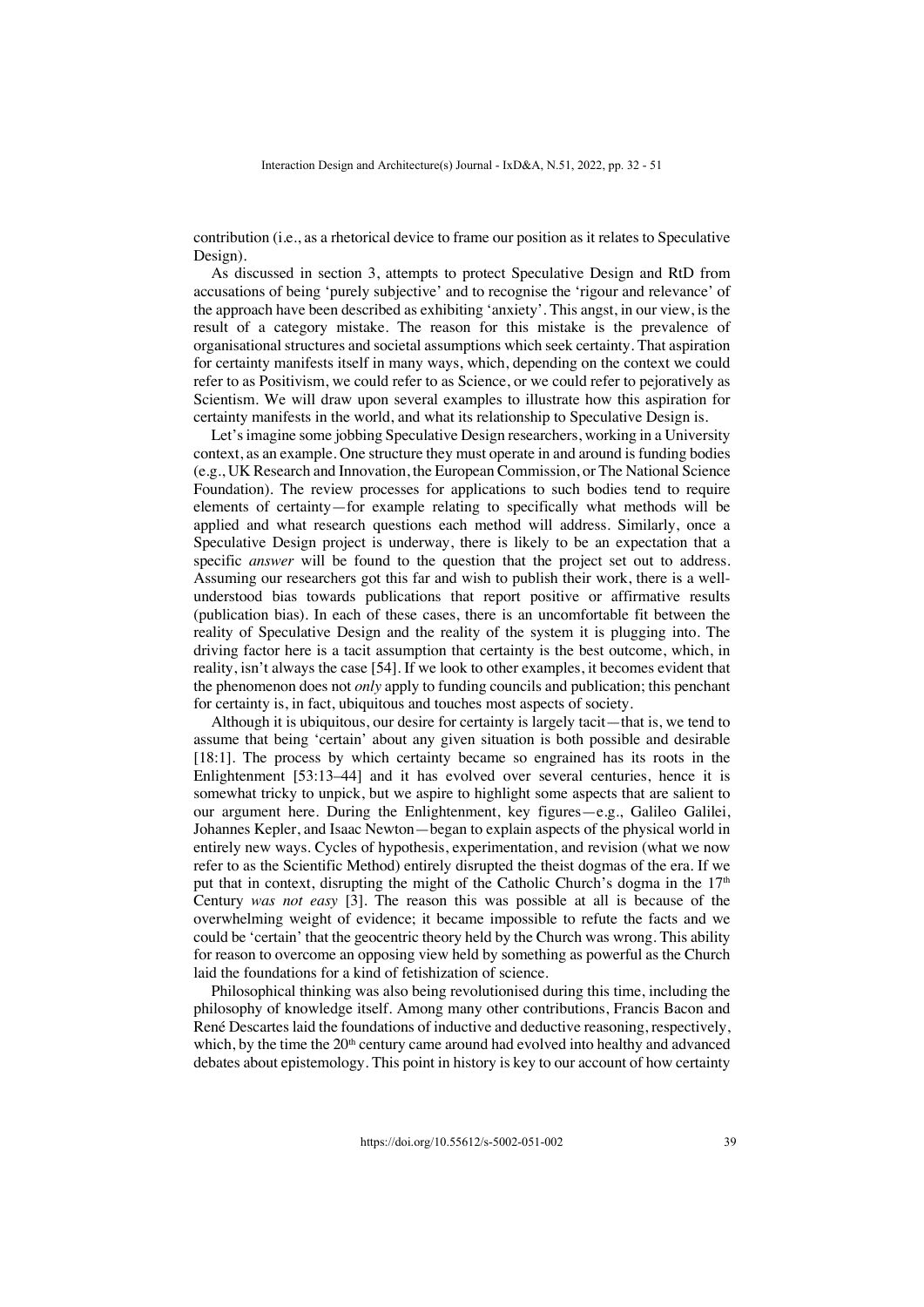became so integral to the world: the fruits of scientific labour were transforming the world more rapidly than ever as part of the industrial revolution; the transformation of the Enlightenment was recent history; epistemology and philosophical thought were more advanced than ever. Around the same time the Logical Positivism movement (also known as Logical Empiricism) began to flourish, and the notion that it is only provable statements that are meaningful was tabled. While the purest form of Logical Positivism is largely extinct, the concept of *Scientism* is arguably a contemporary descendent. We note that scientism itself is a word with multiple meanings, but the specific meaning we are referring to here is that "only what can be established scientifically is true, objective, and valid everywhere and for everybody" [52].

Casting our mind back to our Speculative Designers trying to get funding for their project, the reason that there exists a dissonance between what they want to achieve and the realities of delivering it is that the systems they are trying to fit into are infused with attributes of this history; almost anywhere we look, aspects of positivism and scientism are at play. These worldviews are the dominant paradigm. There are countless examples of how they manifest in the world. For example, professional trade bodies (e.g., the General Medical Council) utilised standard and 'verifiable' measures to ensure the services their members provide are adequate. Regulators (e.g., the Office for Standards in Education) produce 'objective' accounts of how well schools are performing. And, during the Covid-19 pandemic, governments frequently stated they would 'follow the science' when determining what policies to implement. However, if we take a closer look at these examples, it's entirely possible for a member of the General Medical Council to be 'verified' as providing an adequate service and yet be bad at their job because they are insensitive or have no bedside manner. It is possible for an 'objective' account of a school to show it as drastically underperforming, even though the reality could be that the school in question is excelling in a challenging socio-economic environment. And, whilst the governments may attest to 'follow the science', policy decisions are never decoupled from ministers' own values, judgements, and political priorities—not to mention the fact that 'the science' was, irrefutably, producing uncertain results. Each of these examples assumes that certainty is both attainable and desirable. We suggest that they are unlikely to be attainable, and may or may not be desirable, but the key assertion which we need to highlight is that attributes of scientism and positivism (which manifest as a desire for certainty) are present in the dominant societal paradigm.

To give yet another view on this situation, but one that ties neatly back to our discussion of Speculative Design, it is worth noting that the separation of the arts and the sciences is a relatively recent phenomenon, for example as recently as the 18<sup>th</sup> century what we now refer to as the science of Biology was referred to as *Natural Philosophy;* in a lecture at the Royal Society in 1836, John Constable noted that "Painting is a science and should be pursued as an inquiry into the laws of Nature. Why, then, may not landscape be considered a branch of natural philosophy, of which pictures are but experiments?" [9 cited in 20] and, any close analysis shows that stereotypes suggesting that there is zero common ground between the practices of art, science, and design is undermined by the weight of examples from history [20]. What drove this separation in educational contexts was not a fundamental disagreement between the arts and the sciences but was an immediate need for specialization in the  $18<sup>th</sup>$  and  $19<sup>th</sup>$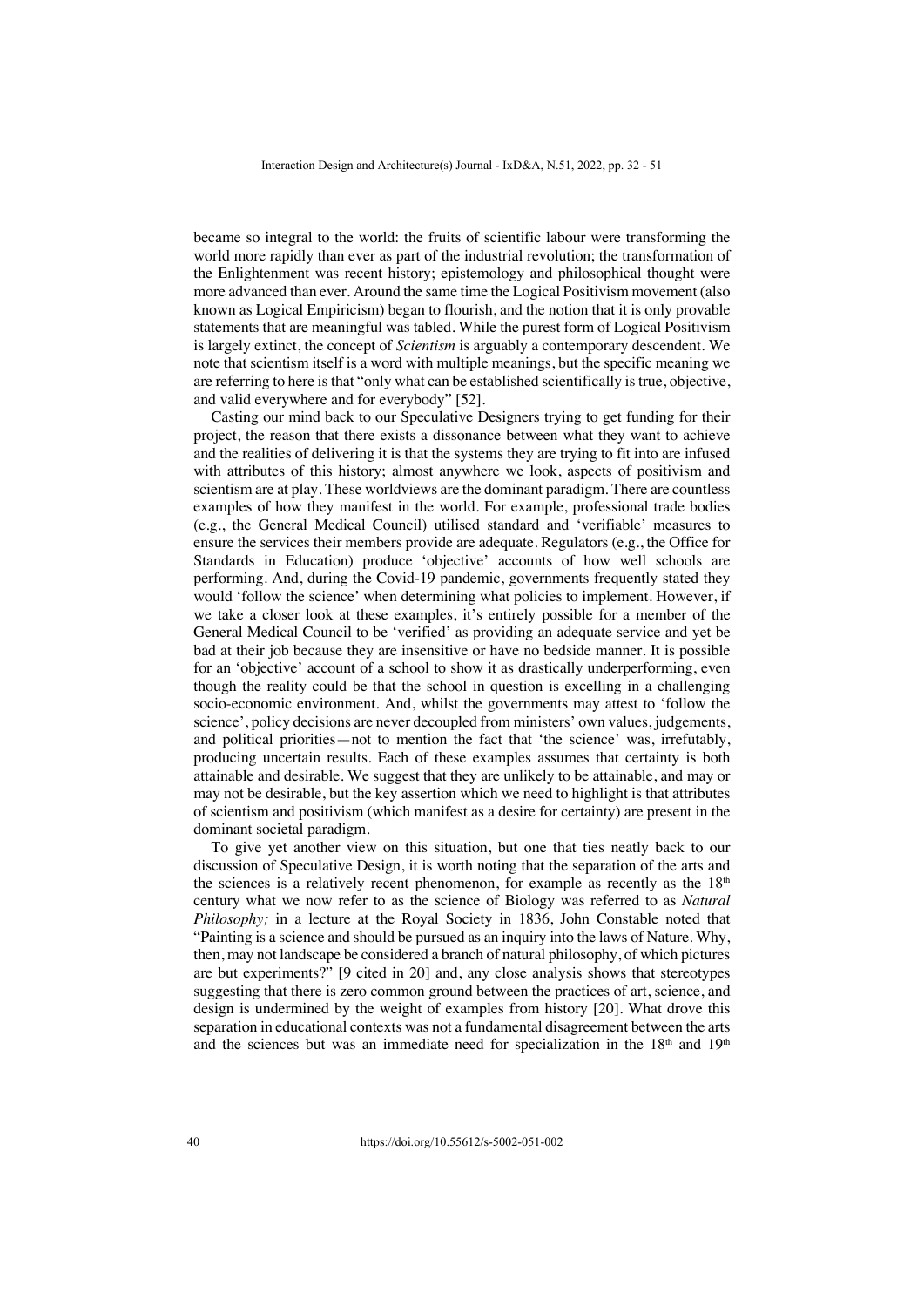centuries; we needed to develop specializations in order to drive the industrial revolution.

To summarize, we live in a world where the dominant paradigm tends to strive towards certainty. Our collective clamoring for certainty is a hangover from how various spin-offs of the Enlightenment interact with one another—including the achievements of science, the notion of positivism, and the conflation of these into a latent scientism that lurks in most facets of society. Realizing that this notion of certainty is not *always* achievable, or desirable is not in opposition to any scientific viewpoints and is not meant to undermine the value of science in the slightest. As we noted at the start of this section, the whole purpose of this discussion is as a rhetorical device to support and frame our broader argument as it relates to Speculative Design. The crux of that argument is as follows; certainty, positivism and scientism are pervasive; they are also incompatible with Speculative Design. Hence, as we explore in the following section, reconciling that incompatibility is arguably a key factor influencing how the virtues of Speculative Design can be exploited in the future.

#### **5** *Ways* **to Disappear; From Consilience to Pragmatism**

Thus far the paper has built the foundations of an argument for action around how we talk about and teach Speculative Design. First, we acknowledged and explored the inherent ambiguity of Speculative Design. Then we unpacked the sort of outputs and insights we can reasonably expect Speculative Design to produce. Finally, we explored in what way Speculative Design is 'other' to the dominant knowledge paradigm. In this section, we will go on to describe reasons why, in the face of the  $21<sup>st</sup>$  century's unique challenges, we might aspire to assimilate Speculative Design's attributes into normalised ways of making sense of the world. If such a shift were achieved, then, we would stand the best chance of reaping the rewards of Speculative Design approaches and applying their insights to the complex and rapidly shifting socio-technical landscape we live amongst.

Writing in 1970, in their book *Future Shock* Alvin and Heidi Toffler describe how in the future "too much change in too short a time" can result in individuals and entire societies experiencing a kind of social paralysis [48]. The phenomenon, they said, would emerge from too much choice, disposable culture, and the fickleness of celebrity. While there is much the Tofflers got wrong (e.g., disposable paper clothing) many of their predictions do resonate with the modern world (e.g., the Internet and the decline of manufacturing in the West). The eponymous Tofflerisms include quips such as "Change is the only constant" and "Technology feeds on itself. Technology makes more technology possible"—sentiments which seem self-evident if we consider the smartphone is still less than 20 years old, and the rate at which Machine Learning techniques are improving is astonishing.

Hence, the Futurism of the  $20<sup>th</sup>$  century has become the reality of the  $21<sup>st</sup>$  century. Exploring how society and technology co-evolve with one another, James Bridle notes the chasm between our ability to understand the technologies that punctuate our lives, and their ability to impact upon us: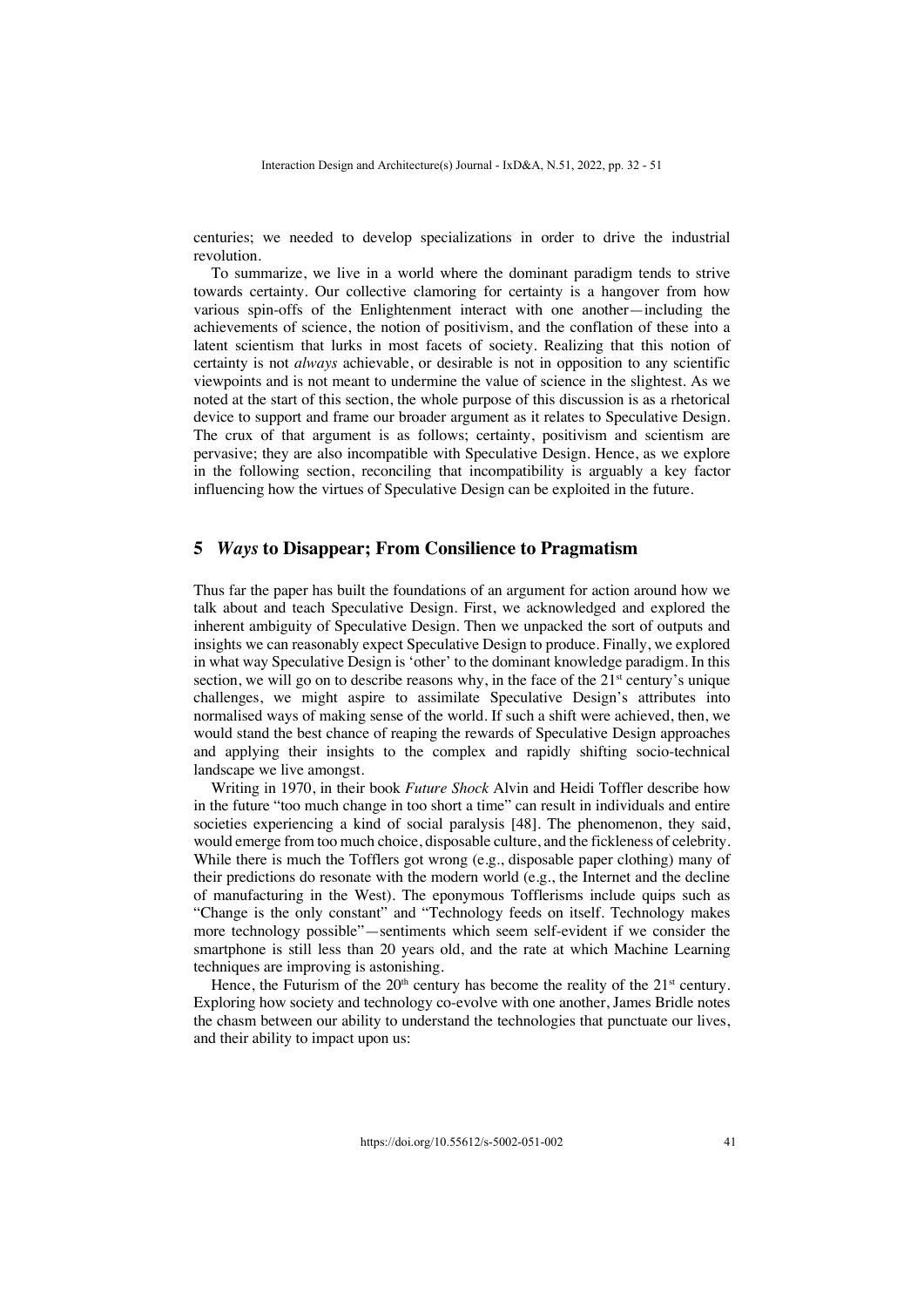*Over the last century, technological acceleration has transformed our planet, our societies, and ourselves, but it has failed to transform our understanding of these things. The reasons for this are complex, and the answers are complex too, not least because we ourselves are utterly enmeshed in technological systems, which shape in turn how we act and how we think. We cannot stand outside them; we cannot think without them.* [8:2]

Bridle goes on to explore various metaphors for the challenges we face when trying to interact and live in the socio-technical quagmire of the modern world. We need not only the language of the systems we live among, but their *metalanguage*; we need to see the pipework which surrounds us, but also to learn to do the plumbing; we should not allow the term 'cloud' to hide the hard, tangible reality of the data centres and infrastructure it describes. The theme which runs through Bridle's dissection of today's technology is, rather like the Toffler's, one which describes the tensions of the unknown and they both balance an excitement for what we can do with technology, the cautionary notes on what might happen if we fail to learn to understand it: "How we understand and think our place in the world, and our relation to one another and to machines, will ultimately decide if madness or peace is where our technologies will take us" [8:11].

The Tofflers and James Bridle offer but two of many perspectives on the enmeshed challenges of making sense of a rapidly changing technologically mediated world. The Anthropologist Sherry Turkle notes the devaluation of physical experience and increasing isolation that hyper-connectivity brings [50]; Jaron Lanier cites the unavoidable lure of the "siren servers" (large internet corporations which we cannot live without) [29]; whilst Bruce Sterling realises how control over the fabric of our cities is concentrated in private hands through the Internet of Things [45]. These accounts of our changing world represent various forms of a problem statement, where the problem is how do we make sense of our rapidly changing world? By deliberately exploring and building alternative imaginaries, Speculative Designers have begun to provide alternative solutions and theoretical frames to respond to the problem.

These are manifest in a wide variety of research, all of which explores the sociotechnological precariousness which surrounds us. For example, contemporary Philosophies of Technology such as Postphenomenology [44] have been deployed in combination with Speculative Design, specifically to unpack rapidly changing humantechnology relations [26]; in a similar manoeuvre Object-Oriented Ontology and Speculative Realism [cf. 7] are increasingly cited as conceptual "jumping off" points for Design-led research enquiries [32]; meanwhile, the New Materialist turn in the Humanities opens up a similarly non-anthropocentric set of perspectives [19,21]. These experimental viewpoints are underpinning a move away from 40-year-old Human-Centred Design principles towards *More-Than-Human-Centred Design* [11,51]. Speculative Design has found its way out of the art gallery [25]. Increasingly conference events exploring the intersection of society and technology *specifically* ask for Speculative Design contributions (e.g., GROUP<sup>7</sup>, NordiCHI<sup>8</sup>) and there has been a huge growth in publications based on Speculative Design over the last decade. Elsewhere, Speculative Design's use in public policy contexts grows (e.g., Open

<sup>7</sup> https://group.acm.org/conferences/group22

<sup>8</sup> https://nordichi2020.org/case-studies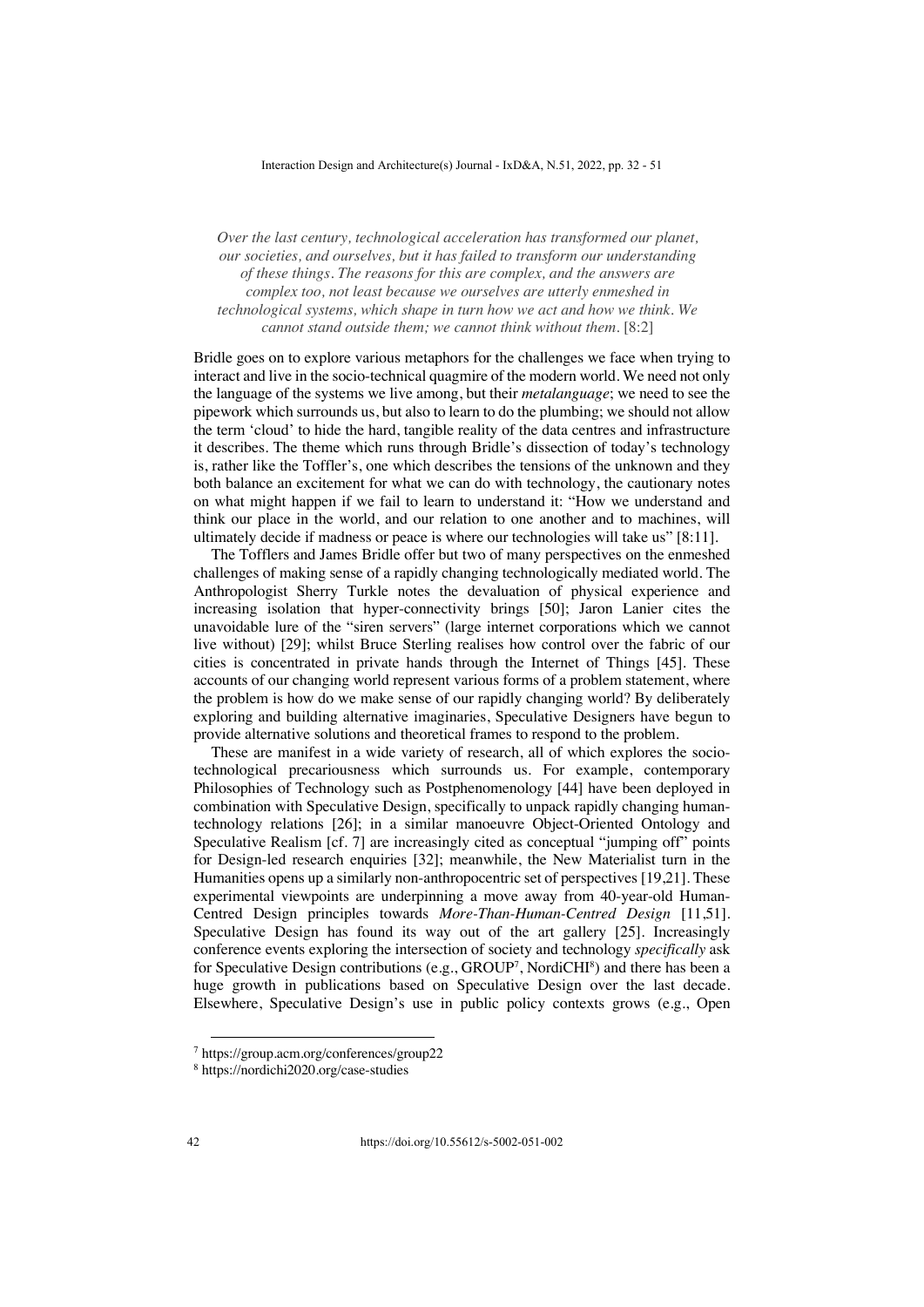Justice9) and Google infamously leaked a dystopian Speculative Design project from their *X* laboratory<sup>10</sup> (this was a Public Relations fiasco, but useful to demonstrate the use of Speculative Design in the private sector).

To summarise; the world is *Future Shocked*, change is the only constant, the rate of change continues to accelerate and to keep pace we need to constantly develop new ways to look at the world. Speculative Design is demonstrably answering that need in a multitude of different ways. Whilst this is arguably a great success for the Speculative Design movement, we argue that the 'otherness' of Speculative Design—stemming from its incompatibility with the dominant knowledge paradigm—prevents its full potential from being realised. Therefore, the more we can nudge Speculative Design into the mainstream the more we can take advantage of its ability to help devise preferable and practical responses to those far-reaching, cross-cutting challenges which we face in the 21<sup>st</sup> century.

In the remainder of this section, we will explore some conceptual frameworks by which we might achieve Speculative Design 'by default'. To be clear, and to reiterate some of the concluding remarks of section 3, we do not suggest that Speculative Design should—alone—become the default means of making sense of the world. To suggest that would reject the rich tapestry of means we have at our disposal to make sense of the world from statistical analyses of data, via qualitative analyses of people, to observations about the cosmos and particle physics. Rather, we are suggesting that Speculative Design should become a normal and not-unexpected tool in the box of available methods. The first, and the most obvious, and the least taxing method by which this shift might take place is by osmosis; the natural assimilation of ideas from one part of the world to another. The growth and adoption of Speculative Design thus far is largely attributable to this kind of osmosis, but it has seen publications including the keywords 'Speculative Design' or 'Design Fiction' increase by roughly 10% per year for each of the last 10 years; growing from around 230 publications in 2010 to over 2300 in 2020<sup>11</sup>. We can assume that this osmosis will continue to some extent, it may accelerate, and may accelerate outside of the academic space which the numbers above refer to. But what if we were to assume that we don't want to wait for this to happen naturally, and wish to consider how we might positively impact this adoption more quickly? In such a scenario what other framings can we consider that use ideological, methodological, or epistemological arguments to *proactively* drive an increase in the adoption of Speculative Design?

One such approach is the idea of *Consilience*; or the idea that we should aspire towards fundamental principles which unify all knowledge. Wilson's framing of Consilience is overtly reductionist and aligns to some traits of scientism, building from the assumption that the *natural laws* of the Universe that will ultimately describe everything in it. But, alongside this rhetoric which would seem to go against the argument we have laid forth thus far, he also says there "has never been a better time

<sup>&</sup>lt;sup>9</sup> https://openpolicy.blog.gov.uk/2019/11/01/using-speculative-design-to-explore-the-future-ofopen-justice/

<sup>&</sup>lt;sup>10</sup> https://www.theverge.com/2018/5/17/17344250/google-x-selfish-ledger-video-data-privacy

<sup>11</sup> These figures are based on the search query *"Speculative Design" OR "Design Fiction"* in the Google Scholar search engine; these figures are subject to change and simply serve to represent an indicative increase in publications relating to Speculative Design.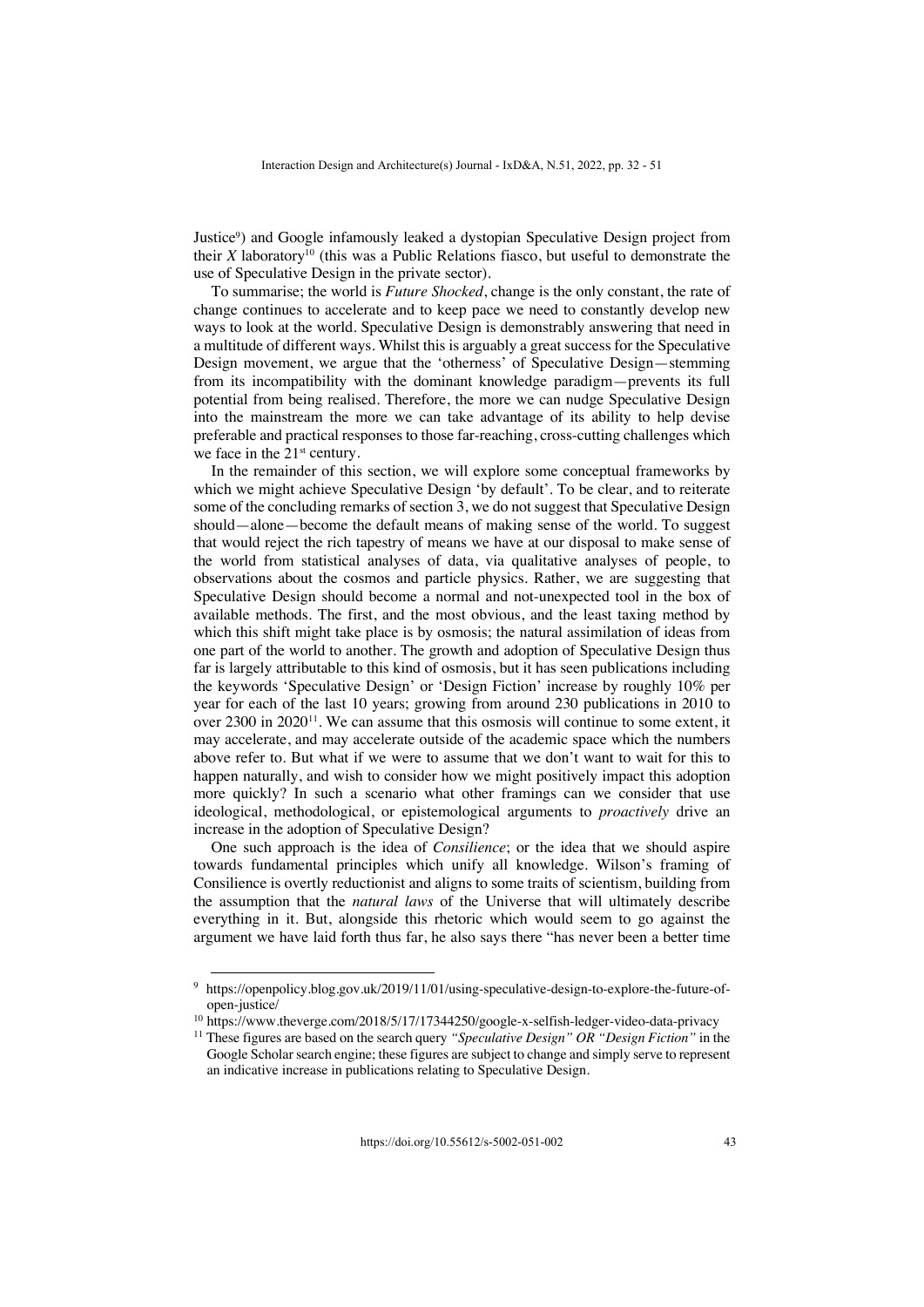for collaboration between scientists and philosophers, and we are approaching a "new age of synthesis" [53:11]. Whilst there is a very scientistic leaning in Wilson's approach—e.g., stating the goal of "turning as much of philosophy as possible into science" [53:12]—there are two underlying sentiments which resonate with our discussion of Speculative Design. First, the realisation that condemning human efforts to isolated silos will ultimately be harmful, "Every college student should be able to answer the following question: What is the relation between science and the humanities?" [53:13]. As this relates to Speculative Design, perhaps every student whether in Art, Philosophy, Ethics, Computing, or Physics—should be able aware of the relationship between Speculative Design and the wider world? Next, Wilson's approach to arguing the case for Consilience resolves around arguing the links and mutual interest across seemingly opposed or incompatible ways of thinking (e.g., Postmodernism and Science, or Reduction and Synthesis). Once again we might learn from this too, as practitioners and teachers of Speculative Design, use examples from our practice and from history to show how Speculative Design relates to and crosses into all the disciplines and areas of interest that it does (the impact of Futurama on the landscape of the United States [1], or the change in public perception relating to artificial hearts after appearing in fiction are two interesting examples of this [27]). The allegiance to Scientism makes it difficult to reconcile our argument with Wilson's view on Consilience, notwithstanding this misalignment the belief that the arts and the sciences are stronger together, and that clarifying the nature of this relationship *is* consistent with our position. Moreover, we might learn from the prosaic but welldefensible approach to arguing the case; referring to examples of where Consilience has been achievable and has produced desirable outcomes. *That* is an entirely tenable approach to take for demonstrating the value of Speculative Design as it relates to other disciplines, challenges, or projects.

An alternative conceptual frame we might apply is *Pragmatism*; deciding on a course of action based on practicalities rather than theory, philosophy, or other assumptions. Robson explains how pragmatic research approaches can address a wide variety of questions, provide researchers with flexibility, encourage collaboration across disciplines, and allow the conception of research as a "holistic" endeavour [42:171]. The flexibility which is part and parcel of pragmatism is, arguably, an integral feature of Speculative Design already. The ability to thoroughly explore the problem space and not commit too soon to a solution is a trait of all Designers [14], and is a necessary attribute of a pragmatic approach. Moreover, a fundamental property of Speculative Design is its interdisciplinarity (and "multi/cross/trans/alter" disciplinarity [43])-Speculative Designers borrow from other disciplines routinely, which goes some way to explaining why they frequently don't identify as Designers themselves [24]. Speculative Design is about synthesis, and connectivity; "[it] acts as an element not of division but of cohesion" [25]. So, as a conceptual framing for Speculative Design, pragmatism is a natural fit. The challenge, then, is to demonstrate to the rest of the world the inherent value of wilfully crossing disciplinary boundaries [5], and perhaps pragmatism is the vehicle to carry Speculative Design along that journey. An attraction of pragmatism in this sense is that it may allow individuals or communities with particularly strongly held beliefs about what constitutes a valid philosophical view of the world to maintain those beliefs, but under the auspices of pragmatism to entertain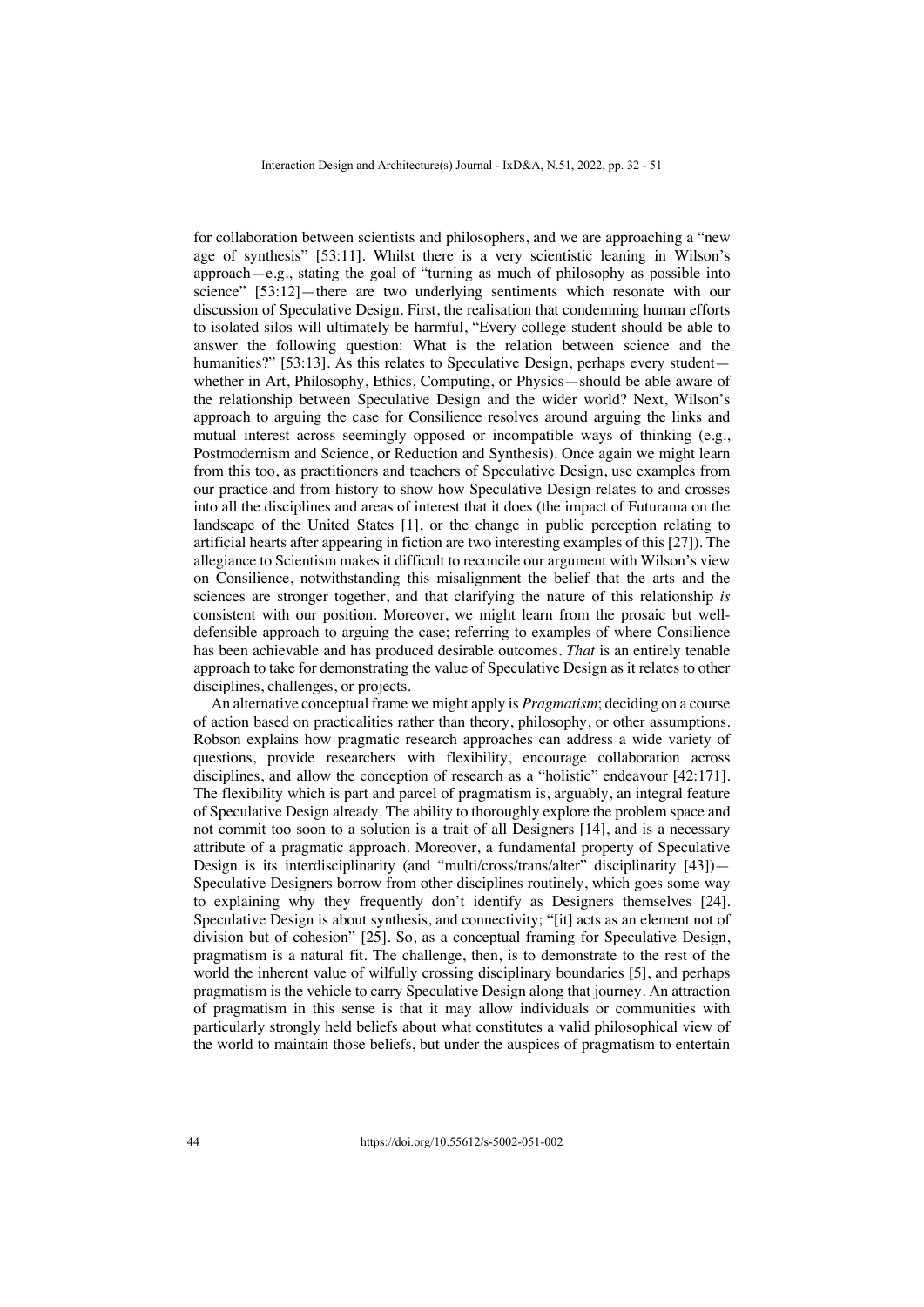and be exposed to the qualitatively different proposition that Speculative Design may offer.

Our brief explication of Consilience and Pragmatism is intended to show some mechanisms by which we might argue for the inclusion of Speculative Design in 'traditional' research-based views of the world (e.g., as part of a public health project exploring how wearables impact wellbeing, or a qualitative study of public attitudes toward a new congestion charging zone). However, so far, we have neglected the paper title's claim that the *Ultimate Measure of Success is to Disappear Completely*. Why should a success metric for Speculative Design be to disappear?

Given the lengths we have gone to construct the argument, the logic of this disappearing act is mercifully brief: Speculative Design is a resource that is useful *in general terms* (as are arithmetic, linear regression, and psychology). Its value is broadly demonstrable, and it is viable to integrate aspects of it into other views of the world. If all this is true, then we should aspire to be judged by the same criteria as (to recycle the examples) arithmetic, linear regression and psychology. If Speculative Design does not achieve an equal footing like this, then its benefits and virtues will always be limited. It will take some time to achieve this shift, but given the health, breadth, and continued growth of the Speculative Design movement, we suggest it is a shift we should aspire towards from *now on*. Hence, whilst we argue the *ultimate* success for Design Research would be to disappear completely, a more achievable and shorter-term goal might be to shift the trajectory of the dominant paradigms by just a few degrees now, such that in 5-, 10-, or 20-years' time a larger shift will have taken place.

#### **6** *How* **to Disappear: Actions, Risks, and Limitations**

The paper up until this point has constructed, we hope, a clear argument for why Speculative Design should and could cease to be a fringe activity, and instead become a normalised part of the dominant knowledge paradigm in both Teaching and Research agendas, across a wide range of subject areas. In this final section, we will introduce some practical actions Design Researchers and educators might take towards that aim, as well as unpacking some risks and limitations.

The most powerful and impactful actions we can take to respond to the argument in this paper are likely to come through how we teach Speculative Design. Upon the fertile Speculative Design landscape, there is much agreement and occasional points of divergence, however, the points laid out in this paper—we suggest—apply almost universally across the gamut, notwithstanding the divergence. We are making general points which, whatever flavour of Speculative Design you prefer, are relevant. And these general issues are relevant to how students who we have taught Speculative Design might later deploy it in the world. We argue that it is our responsibility as educators to contextualise the methods and techniques we are passing on to students *complete with* an account of how these techniques fit into wider societal structures including the notions that we have referred to in the paper as the dominant knowledge paradigm. Only when furnished with this information will our students be fully empowered to not only work with Speculative Design, but to make Speculative Design work for them in the world.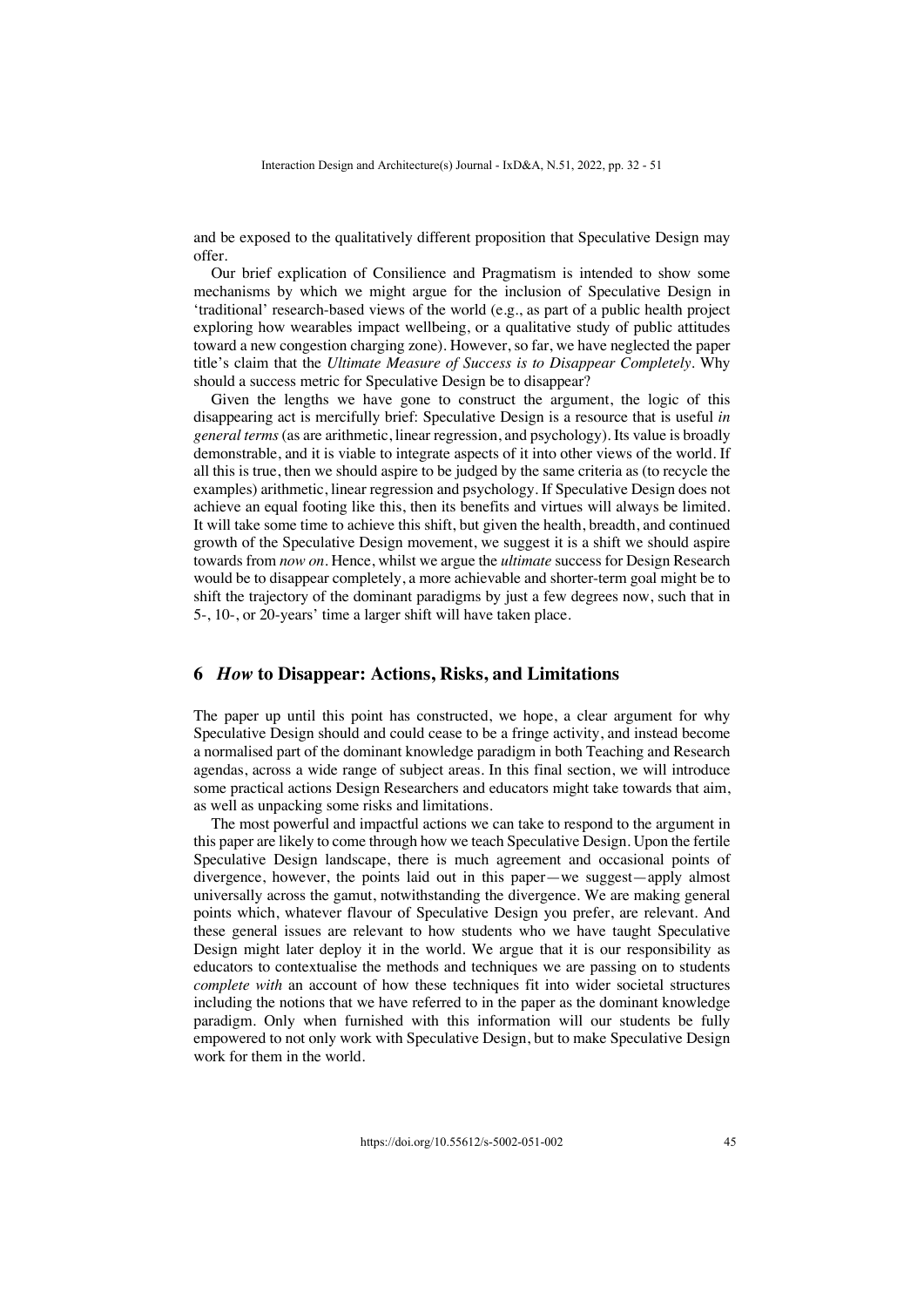We should also—wherever it is possible—aspire to teach Speculative Design *outside of* Architecture and Design departments. As we have argued, Speculative Design should be considered a general tool with as broad appeal as statistics or psychology, and we should share it in the same way. It will be the case that for those without Design training and experience it may be harder to go through the creative/analytic processes which underpin the creation of Speculative Designs. But this is no different from it being difficult for those with solely Arts training to go through the processes which underpin a statistical analysis of a dataset. In both cases, just because they are different does not mean that specialists in the 'other' area shouldn't be at least *aware* of how the other method works. Broadly speaking this call is simply to promote Speculative Design in curricula where it has not traditionally been seen, however, the *reason* for this promotion is particularly important. If we are considering the prospect of Speculative Design melting into the background of the mainstream, then part of that is awareness of what it is and how it works. Teaching Speculative Design—*including* the part about how it, at this point in the  $21<sup>st</sup>$  century, is somewhat incompatible with the dominant knowledge paradigm—to law students, medical students, political scientists and ethicists, is what will lay the foundations for that knowledge paradigm to shift over time.

The last 50 years have seen much development in Design Research and in the last 30 years, Speculative Design has become a prominent part of that field. In section 2 we described a model of how Speculative Design, Research through Design and Design Research relate to one another. There are undoubtedly contrasting opinions on these matters, which would likely result in different models (we acknowledge the stance we adopt is very broad and inclusive). The result of this situation (which is proactively being addressed by initiatives such as *Speculative.Edu*<sup>12</sup> and *Design Research Works*13) is an inherent ambiguity across the Speculative Design landscape. This ambiguity makes it extremely difficult to infer concrete outcomes based on conversations about the role Speculative Design might play in any given context. Common attributes of this ambiguity manifest as in Speculative Design's inherent interdisciplinarity, the contention within the Speculative Design community when considering contrasting ideologies and approaches, and the lack of an archetypal Speculative Designer—the boundaries of the field are permeable and its community is diverse and often transient [24]. As discussed in section 3 there have been calls for some time to 'legitimize' Speculative Design and Research through Design through the development of more formalized methods. It is our thesis that such calls are the product of a culture influenced by Scientism and, because of the nature of Speculative Design it is unlikely that it could be constrained without significantly impacting its utility. Such debates are hallmarks of what is termed a "pre-paradigmatic" discipline; a place where too much effort goes into describing and defending the approach, and not enough effort goes into actually applying the approach and doing the work [23]. It seems unlikely that the Speculative Design landscape will easily homogenize, and in fact, we can consider the breadth of approaches a strength. The only issue with this is, if our goal is to disappear into the background, its numerous fracture lines make the overall movement somewhat conspicuous and inaccessible. On this issue, we suggest a pragmatic approach such as

<sup>12</sup> https://speculativeedu.eu/

<sup>13</sup> https://designresearch.works/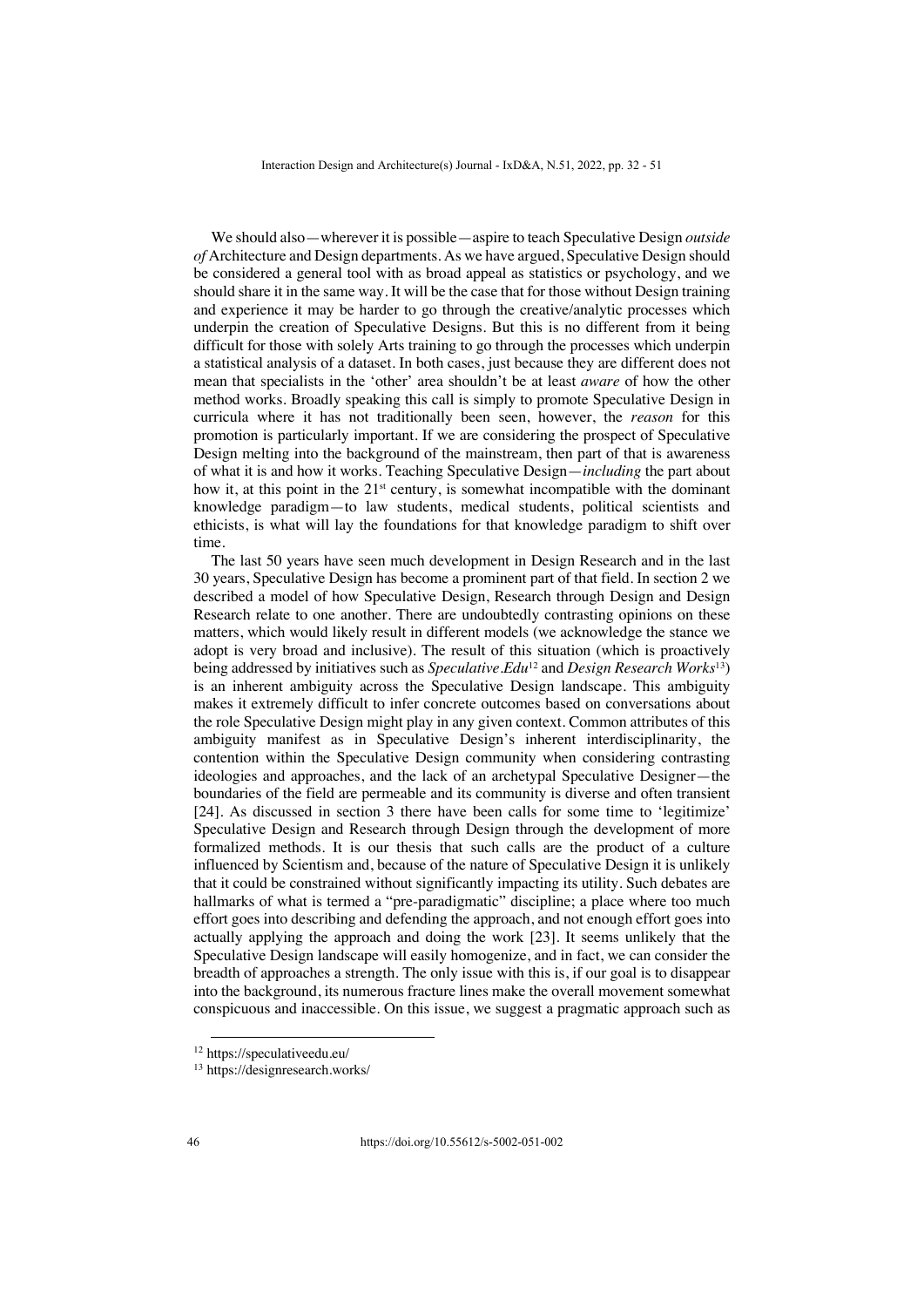the one we adopted in section 2. When teaching Speculative Design, we should present a coherent model to our students which accepts its own limitations. In the context of a given course or programme it may be beneficial to focus on the Critical Theory aspect of Critical Design [39], the Science Fiction influences on Design Fiction [13], the performative potential of Speculative Enactments [17], or to tie Speculative Design back to the history of science [23]. The key, however, is to make it clear that each of these approaches exists within a broader order or taxonomy and that those approaches share attributes even if they are distinct from each other in stylistic and evolutionary terms. Acknowledging the ambiguity within the Speculative Design landscape but providing students with an accessible model allowing them to navigate it with ease, is the best mechanism to promote Speculative Design more broadly, without stifling it by artificially constraining its richness.

It seems likely that in support of the long-term aspiration of making Speculative Design disappear, ironically, a short-term goal should be to do everything possible to *increase* its visibility. If practitioners and teachers of Speculative Design proactively pursue collaborations and partnerships with those outside of the community itself and encourage students to do the same, this will act as an additional lever that, in the fullness of time, will help to normalise the 'way of knowing' that Speculative Design represents. A crucial strategic element in this endeavour is to acknowledge and celebrate, from the outset, that Speculative Design will offer a unique quality of insight (see section 3) that is likely in contrast to what collaborators are used to. Speculative Designers working in this way should be bold and clear about what, and what *not,* to expect from their approach, whilst also being humble and magnanimous about Speculative Design's role in the project or challenge.

Finally, and as an overarching point of action, we feel that continued, clear and concise debate around these issues is crucial. This paper presents one perspective, which—we hope—will be critiqued and discussed by the Speculative Design community (with the aspiration that those discussions will ultimately refine, strengthen, and improve the argument). The rationale that we think those discussions should take place around is that Speculative Design is coming of age and in that process, it has the potential to move from the fringes into the kernel of  $21<sup>st</sup>$  century knowledge production, and if that happens it is likely to happen as part of a larger shift in our global knowledge landscape. We should also, however, consider some limitations and elements of risk that the argumentation in the paper is not divorced from. In the interests of brevity, we list these risks and limitations concisely and as notes for further discussion and comment.

Applied incautiously Speculative Design can become an excuse for not doing expensive and time-consuming research. Hence, Speculative Design should not become a substitute for user research, ethnographic studies, focus groups, or any other approach to inquiry, but it should—where appropriate—*augment* these approaches; Speculative Designers should be mindful to ensure it is used 'properly'. A related note of caution is that the aspects of the Speculative Design landscape that we have discussed in the paper, and the other topics, are treated sensitively and holistically. We have tried to articulate a position that pulls together several rhetorical threads to highlight the paper's core contribution, and whilst it is enticing to consider individual elements of the argument in isolation, doing so would likely undermine the argument and serve to distort rather than clarify. Therefore, when considering the individual elements of our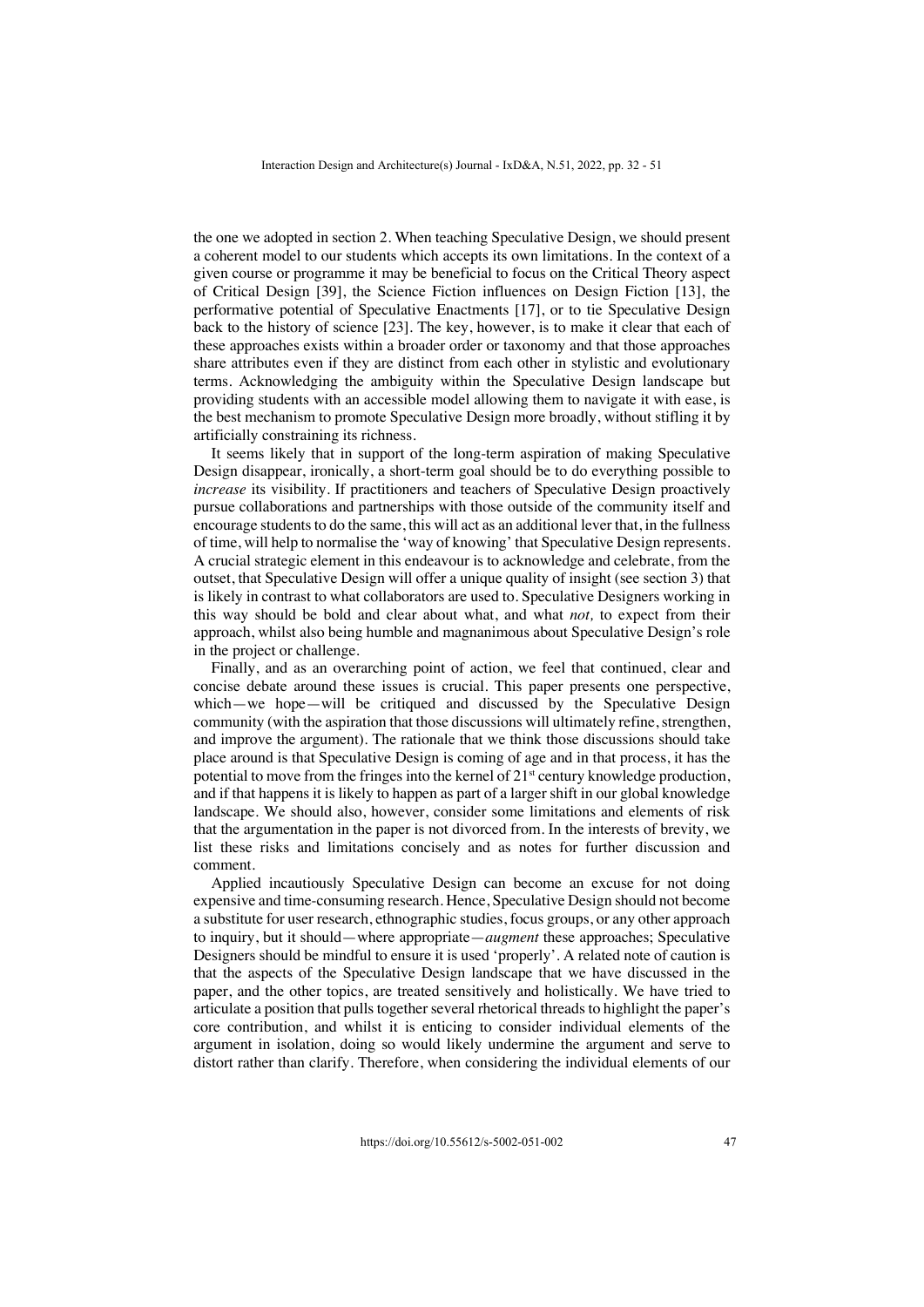argument, mitigating this risk should be considered carefully. The precise coordinates of the 'post-truth era' are blurry and hard to concisely describe, but it is undeniable that in some cases shared standards and assumptions about what constitutes *truth* have become diluted. In the context of such a political and philosophical turmoil, the idea of promoting *more speculation*, and doing so as part of Research and Education programmes, should not be without scrutiny. When mainstream media outlets cannot agree on what is true, should the research community advocate for non-objective inquiry? This is a thorny issue that is beyond the scope of this discussion, but it is certainly one to which Speculative Designers should pay attention. A potential avenue for future inquiry is to draw upon media theories (e.g. Mediatization [10]), to explore the relationships between designed artefacts and the political. Doing so could reveal productive avenues for integrating Speculative Design into mainstream discourse and mainstream praxes. A final word of caution, and a threat to the thesis we have presented, is the turbulent funding landscape. During times of austerity, the Arts and Humanities have tended to have their funding sources  $cut<sup>14</sup>$  and with the additional financial impacts of the Covid-19 pandemic, it seems plausible that the Arts (which Speculative Design, for the time being at least, is bound) may see similar cuts again. Whilst we cannot be certain as the mechanisms which have historically brought this to bear are complicated, there is a real risk that the momentum that Speculative Design has built up could be eroded by such cuts. This, as much as any of the other obstacles to broader adoption of Speculative Design, provides reason to clarify the broader context within which Speculative Design can, could, and perhaps *should* operate.

To conclude, we return to consider The Enlightenment, a time when ideas, thoughts, and cataclysmic shifts in understanding took place. The ripples of these shifts still affect us today. But now, in the  $21^{st}$  century, we live among new sources of agitation— Climate change, rapid Geopolitical shifts, Post Truth, Artificial Intelligence, The Internet of Things, *the Internet*—and these require new modes of response. We are being forced to live differently and to live differently is to *think* differently; "As the architects of the Enlightenment understood, this means being able to see the world and ourselves from a new perspective" [47]. Such perspectives, in our view, may be partially realised by careful and appropriate use of Speculative Design. Hence, we should promote and champion Speculative Design and support its success. As we have explained in this paper, perhaps the *ultimate* measure of this success should be to become part of the mainstream, to blend into the background, and to disappear completely.

<sup>&</sup>lt;sup>14</sup> There is a useful account of this phenomenon in this Guardian piece: https://www.theguardian.com/education/2015/mar/29/war-against-humanities-at-britainsuniversities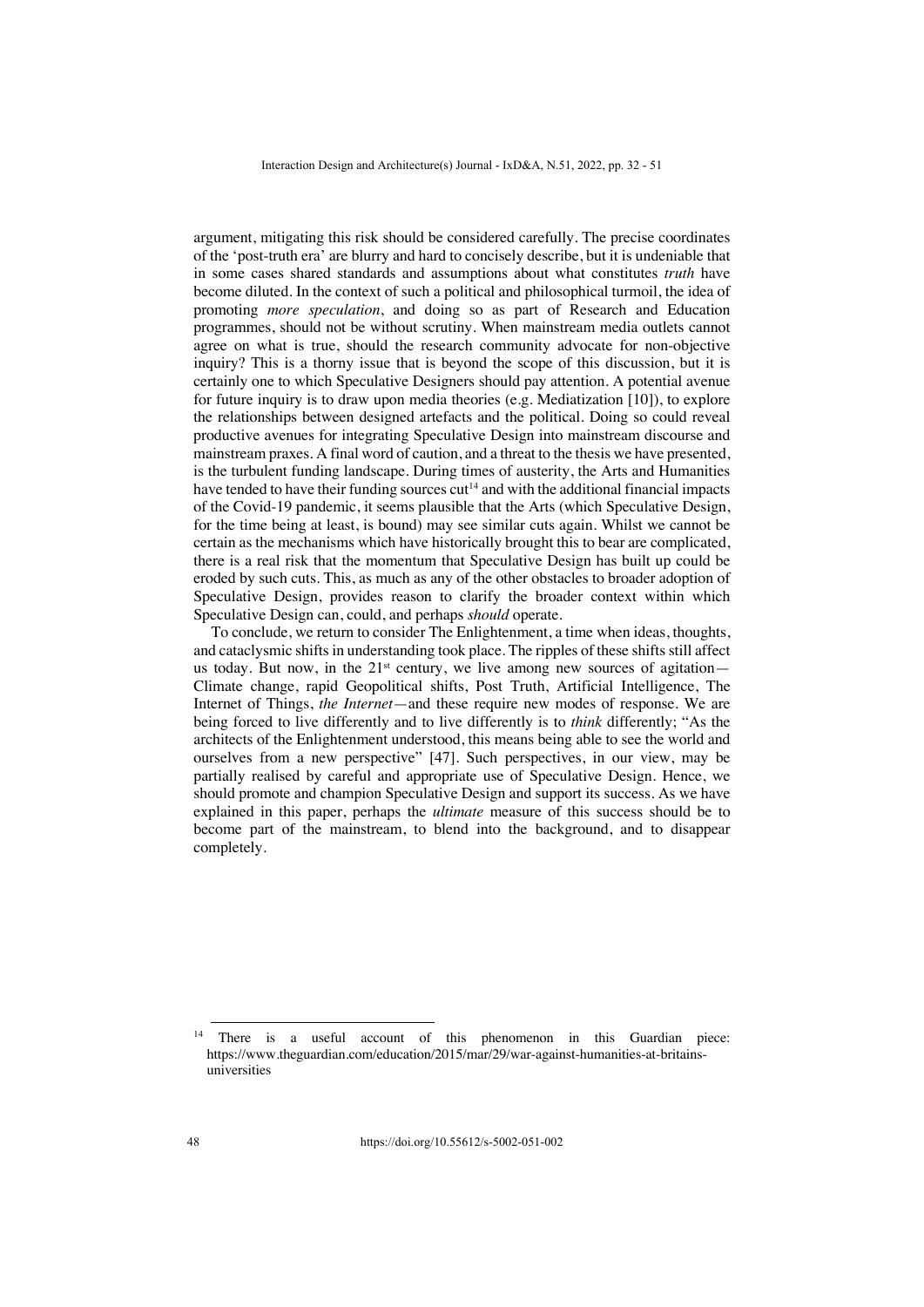**Acknowledgements.** We would like to offer a sincere thanks to the anonymous reviewers of this work who volunteered their time—your input has helped to clarify and strengthen the work significantly. We would like to thank Dr. Claire Coulton for proofreading the article and many too many colleagues to name for taking part in the discussions which helped to distil and develop these ideas. This article was produced as part of Design Research Works (https://designresearch.works) and was supported by UK Research and Innovation (reference MR/T019220/1) and the Engineering and Physical Sciences Research Council (reference EP/V00784X/1).

## **References**

- 1. Donald Albrecht. 2012. *Norman Bel Geddes Designs America: I have Seen the Future*. Abrams.
- 2. James Auger. 2013. Speculative design: crafting the speculation. *Digital Creativity* 24, 1: 11–35. https://doi.org/10.1080/14626268.2013.767276
- 3. Russel Bertrand and Philippe-Roger Mantoux. 1971. *Science et Religion*. Gallimard.
- 4. T Binder and Johan Redström. 2006. Exemplary Design Research. In *Design Research Society Conference*.
- 5. Alan Blackwell, Lee Wilson, Charles Boulton, and John Knell. 2010. *Creating value across boundaries*. Retrieved from
- http://www.nesta.org.uk/library/documents/creating\_value\_across\_boundaries\_may10.pdf 6. Julian Bleecker. 2009. Design Fiction: A short essay on design, science, fact and fiction. *Near Future Laboratory*. Retrieved February 2, 2014 from http://blog.nearfuturelaboratory.com/2009/03/17/design-fiction-a-short-essay-on-designscience-fact-and-fiction/
- 7. Ian Bogost. 2012. *Alien phenomenology, or, what it's like to be a thing*. U of Minnesota Press.
- 8. James Bridle. 2018. *New Dark Age: Technology and the End of the Future*. Verso.
- 9. John Constable. 1836. *Lecture Notes*.
- 10. Nick Couldry and Andreas Hepp. 2013. Conceptualizing Mediatization: Contexts, Traditions, Arguments. Communication Theory 23, 3: 191–202. Traditions, Arguments. *Communication Theory* 23, https://doi.org/10.1111/comt.12019
- 11. P. Coulton and J.G. Lindley. 2019. More-Than Human Centred Design: Considering Other Things. *Design Journal* 22, 4. https://doi.org/10.1080/14606925.2019.1614320
- 12. Paul Coulton and Joseph Lindley. 2017. Vapourworlds and Design Fiction: The Role of Intentionality. *The Design Journal* 20. https://doi.org/10.1080/14606925.2017.1352960
- 13. Paul Coulton, Joseph Lindley, Miriam Sturdee, and Michael Mike Stead. 2017. Design Fiction as World Building. In *Proceedings of the 3rd Biennial Research Through Design Conference*, 1–16. https://doi.org/10.6084/m9.figshare.4746964
- 14. Nigel Cross. 2011. *Design Thinking: Understanding How Designers Think And Work*. Bloomsbury.
- 15. Anthony Dunne. 2006. *Hertzian Tales: Electronic Products, Aesthetic Experience, and Critical Design*. The MIT Press.
- 16. Anthony Dunne and Fiona Raby. 2013. *Speculative Everything*. The MIT Press, London.
- 17. Chris Elsden, Abigail Durrant, David Chatting, David Green, David Kirk, and D Abacus. 2017. Abacus Datagraphy : A Speculative Enactment. *Proceedings of the 3nd Biennial Research Through Design Conference*: 148–162. https://doi.org/10.6084/m9.figshare.4746961.Image
- 18. Jonathan St. B. T. Evans, Stephen E. Newstead, and Ruth M. J. Byrne. 2019. *Human*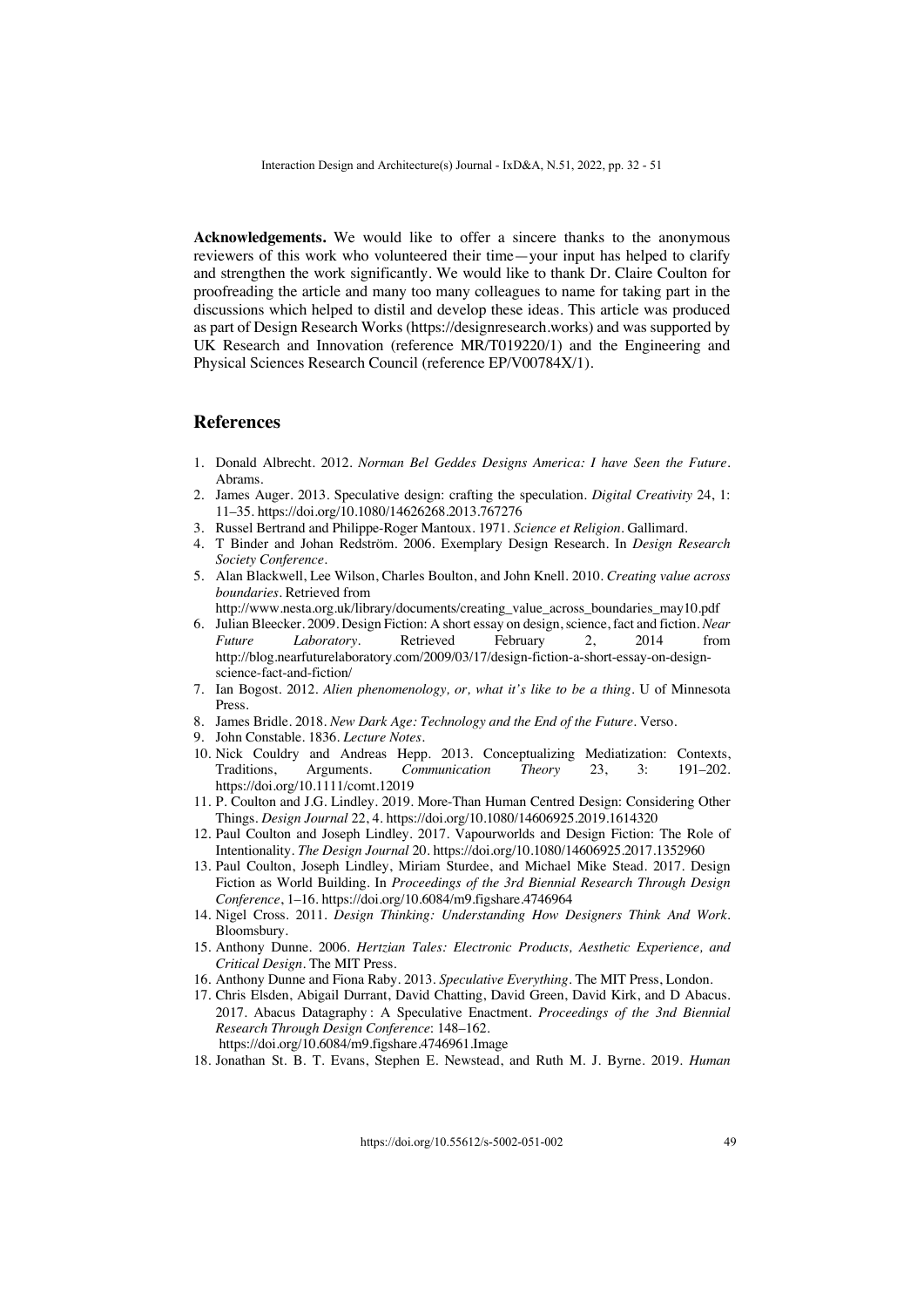*Reasoning: The psychology of deduction*. Psychology Press. https://doi.org/10.4324/9781315785028

- 19. Laura Forlano. 2017. Posthumanism and Design. *She Ji* 3, 1: 16–29. https://doi.org/10.1016/j.sheji.2017.08.001
- 20. Christopher Frayling. 1993. Research in Art and Design. *Royal College of Art Research Papers* 1, 1: 1–9.
- 21. Christopher N. Gamble, Joshua S. Hanan, and Thomas Nail. 2019. What Is New Materialism? *Angelaki - Journal of the Theoretical Humanities* 24, 6: 111–134.
- 22. Bill Gaver and John Bowers. 2012. Annotated Portfolios. *Interactions* 19, 4: 40–49.
- 23. William Gaver. 2012. What should we expect from research through design? In *Proceedings of the 2012 ACM annual conference on Human Factors in Computing Systems - CHI '12*, 937–946.
- 24. David Philip Green and Joseph Lindley. 2021. Design Research and Ambiguity. In *14th International Conference of the European Academy of Design*, 291–297. Retrieved from https://www.proceedings.blucher.com.br/article-list/ead2021-364/list#articles
- 25. Julian Hanna. 2019. An Overview of Contemporary Speculative Practice. *SpeculativeEdu*. Retrieved from https://speculativeedu.eu/an-overview-of-contemporary-speculativepractice/
- 26. Sabrina Hauser, Doenja Oogjes, Ron Wakkary, and Peter Paul Verbeek. 2018. An annotated portfolio on doing postphenomenology through research products. In *DIS 2018 - Proceedings of the 2018 Designing Interactive Systems Conference*, 459–472. https://doi.org/10.1145/3196709.3196745
- 27. D. Kirby. 2010. The Future is Now: Diegetic Prototypes and the Role of Popular Films in Generating Real-world Technological Development. *Social Studies of Science 40*, 41–70.
- 28. Ilpo Koskinen, John Zimmerman, Thomas Binder, Johan Redström, and Stephan Wensveen. 2011. *Design Research Through Practice: From the Lab, Field, and Showroom*. Elsevier.
- 29. Jaron Lanier. 2013. *Who owns the future*. Simon and Schuster.
- 30. John Law. 2003. Making a mess with method. *Published online*. Retrieved from http://www.lancs.ac.uk/sociology/research/publications/papers/law-making-a-mess-withmethod.pdf
- 31. John Law. 2004. *After Method: Mess in Social Science Research*. Routledge, London & New York.
- 32. J. Lindley, H.A. Akmal, and P. Coulton. 2020. Design Research and Object-Oriented Ontology. *Open Philosophy* 3, 1. https://doi.org/10.1515/opphil-2020-0002
- 33. Joseph Lindley. 2015. A pragmatics framework for design fiction. In *Proceedings of the 12th European Academy of Design Conference*.
- 34. Joseph Lindley. 2018. A thesis about design fiction. Lancaster University. https://doi.org/10.17635/lancaster/thesis/449
- 35. Joseph Lindley, Paul Coulton, and Haider Akmal. 2018. Turning Philosophy with a Speculative Lathe: Object Oriented Ontology, Carpentry, and Design Fiction. In *Proceedings of the Design Research Society Conference 2018*. https://doi.org/10.21606/dma.2018.327
- 36. Joseph Lindley, Paul Coulton, and Miriam Sturdee. 2017. Implications for Adoption. In *Proceedings of the 2017 CHI Conference on Human Factors in Computing Systems - CHI '17*, 265–277. https://doi.org/10.1145/3025453.3025742
- 37. William Odom, Ron Wakkary, Youn-kyung Lim, Audrey Desjardins, Bart Hengeveld, and Richard Banks. 2016. From Research Prototype to Research Product. *Proceedings of the 2016 CHI Conference on Human Factors in Computing Systems - CHI '16*: 2549–2561.
- 38. James Pierce. 2021. In Tension with Progression: Grasping the Frictional Tendencies of Speculative, Critical, and other Alternative Designs. In *Proceedings of the 2021 CHI Conference on Human Factors in Computing Systems*, 1–19. https://doi.org/10.1145/3411764.3445406
- 39. James Pierce, Phoebe Sengers, Tad Hirsch, Tom Jenkins, William Gaver, and Carl DiSalvo.